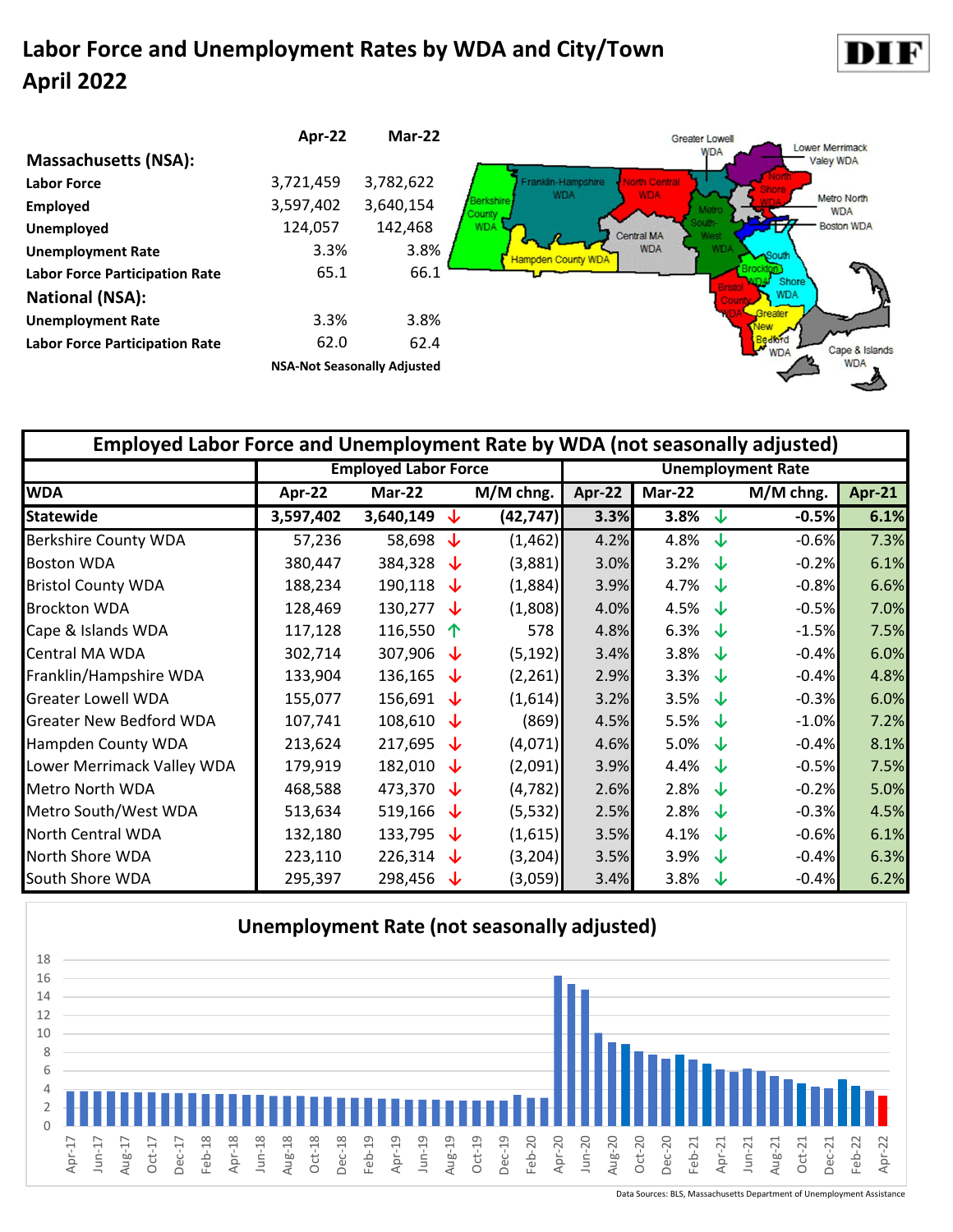# **Berkshire County WDA**



|                             |        | <b>Labor Force</b> |        | <b>Employed</b> |        | <b>Unemployed</b> |      | <b>Unemployment Rate</b> |        |
|-----------------------------|--------|--------------------|--------|-----------------|--------|-------------------|------|--------------------------|--------|
| City/Town                   | Apr-22 | Mar-22             | Apr-22 | <b>Mar-22</b>   | Apr-22 | <b>Mar-22</b>     |      | Apr-22 Mar-22            | Apr-21 |
| <b>Berkshire County WDA</b> | 59,760 | 61,686             | 57,236 | 58,698          | 2,524  | 2,988             | 4.2% | 4.8%                     | 7.3%   |
| Adams                       | 3,863  | 3,981              | 3,654  | 3,743           | 209    | 238               | 5.4% | 6.0%                     | 8.5%   |
| Alford                      | 226    | 237                | 220    | 230             | 6      | $\overline{7}$    | 2.7% | 3.0%                     | 2.6%   |
| <b>Becket</b>               | 857    | 890                | 817    | 837             | 40     | 53                | 4.7% | 6.0%                     | 9.6%   |
| Cheshire                    | 1,814  | 1,883              | 1,694  | 1,735           | 120    | 148               | 6.6% | 7.9%                     | 6.7%   |
| Clarksburg                  | 834    | 850                | 798    | 807             | 36     | 43                | 4.3% | 5.1%                     | 7.7%   |
| Dalton                      | 3,190  | 3,303              | 3,084  | 3,159           | 106    | 144               | 3.3% | 4.4%                     | 7.1%   |
| Egremont                    | 671    | 708                | 662    | 691             | 9      | 17                | 1.3% | 2.4%                     | 3.7%   |
| Florida                     | 397    | 401                | 377    | 381             | 20     | 20                | 5.0% | 5.0%                     | 8.0%   |
| <b>Great Barrington</b>     | 3,524  | 3,697              | 3,406  | 3,555           | 118    | 142               | 3.3% | 3.8%                     | 6.2%   |
| Hancock                     | 373    | 384                | 362    | 371             | 11     | 13                | 2.9% | 3.4%                     | 3.7%   |
| Hinsdale                    | 974    | 1,011              | 915    | 937             | 59     | 74                | 6.1% | 7.3%                     | 8.5%   |
| Lanesborough                | 1,609  | 1,660              | 1,542  | 1,579           | 67     | 81                | 4.2% | 4.9%                     | 6.8%   |
| Lee                         | 3,044  | 3,144              | 2,928  | 3,000           | 116    | 144               | 3.8% | 4.6%                     | 6.8%   |
| Lenox                       | 1,749  | 1,815              | 1,678  | 1,718           | 71     | 97                | 4.1% | 5.3%                     | 7.7%   |
| Monterey                    | 413    | 432                | 396    | 413             | 17     | 19                | 4.1% | 4.4%                     | 6.5%   |
| <b>Mount Washington</b>     | 78     | 82                 | 77     | 80              | 1      | $\overline{2}$    | 1.3% | 2.4%                     | 1.3%   |
| New Ashford                 | 129    | 131                | 123    | 126             | 6      | 5                 | 4.7% | 3.8%                     | 4.7%   |
| New Marlborough             | 755    | 798                | 740    | 773             | 15     | 25                | 2.0% | 3.1%                     | 5.9%   |
| North Adams                 | 5,679  | 5,769              | 5,384  | 5,445           | 295    | 324               | 5.2% | 5.6%                     | 8.3%   |
| Otis                        | 721    | 768                | 695    | 725             | 26     | 43                | 3.6% | 5.6%                     | 6.6%   |
| Peru                        | 470    | 487                | 450    | 461             | 20     | 26                | 4.3% | 5.3%                     | 6.1%   |
| Pittsfield                  | 19,506 | 20,058             | 18,626 | 19,080          | 880    | 978               | 4.5% | 4.9%                     | 8.4%   |
| Richmond                    | 702    | 721                | 683    | 700             | 19     | 21                | 2.7% | 2.9%                     | 5.3%   |
| Sandisfield                 | 444    | 460                | 425    | 443             | 19     | 17                | 4.3% | 3.7%                     | 5.9%   |
| Savoy                       | 360    | 376                | 345    | 354             | 15     | 22                | 4.2% | 5.9%                     | 6.3%   |
| Sheffield                   | 1,736  | 1,824              | 1,683  | 1,757           | 53     | 67                | 3.1% | 3.7%                     | 4.9%   |
| Stockbridge                 | 874    | 924                | 844    | 881             | 30     | 43                | 3.4% | 4.7%                     | 6.9%   |
| Tyringham                   | 144    | 152                | 139    | 145             | 5      | $\overline{7}$    | 3.5% | 4.6%                     | 1.4%   |
| Washington                  | 300    | 306                | 288    | 295             | 12     | 11                | 4.0% | 3.6%                     | 4.3%   |
| West Stockbridge            | 729    | 771                | 701    | 732             | 28     | 39                | 3.8% | 5.1%                     | 4.4%   |
| Williamstown                | 3,131  | 3,179              | 3,050  | 3,084           | 81     | 95                | 2.6% | 3.0%                     | 4.9%   |
| Windsor                     | 464    | 484                | 450    | 461             | 14     | 23                | 3.0% | 4.8%                     | 3.2%   |

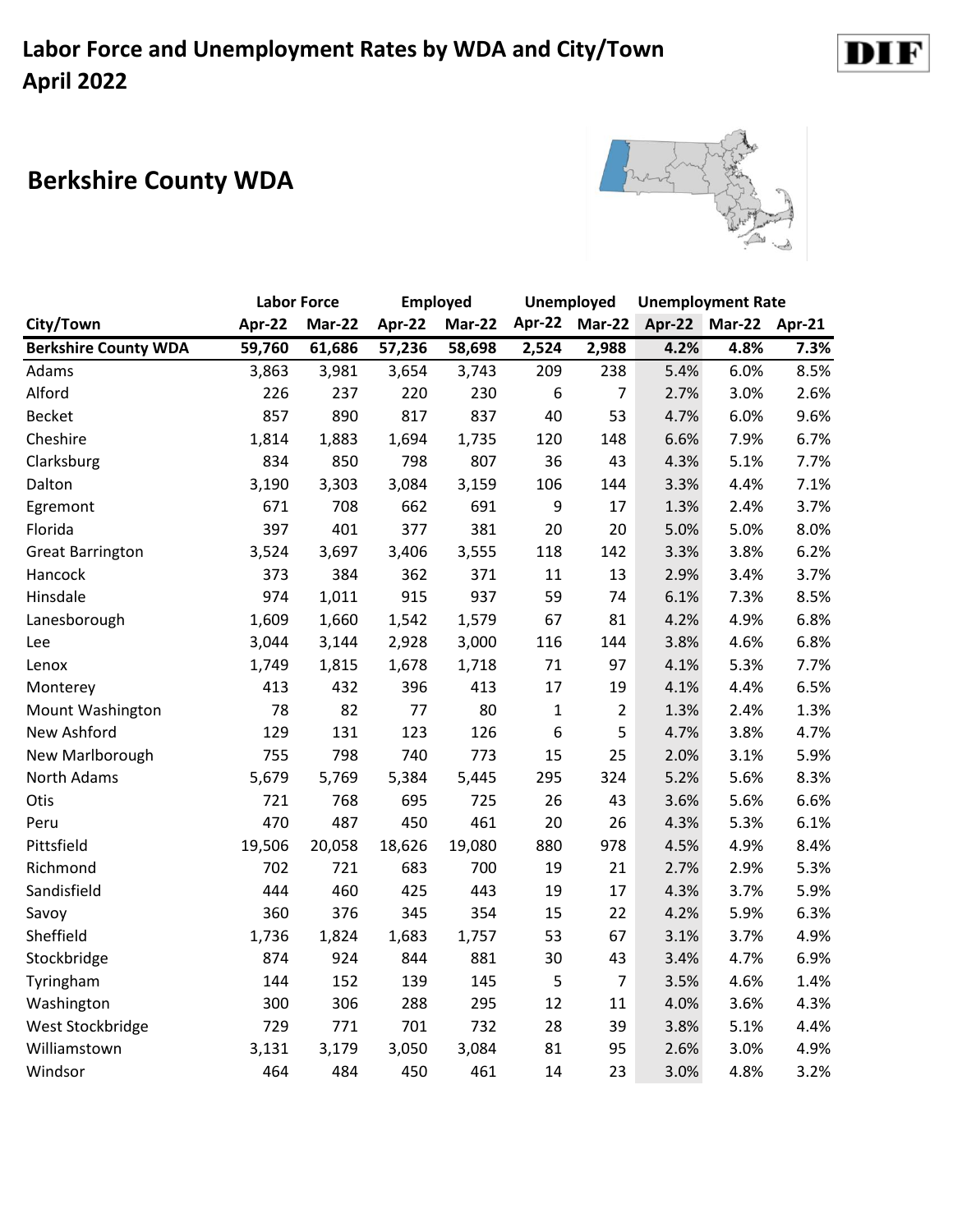#### **Labor Force and Unemployment Rates by WDA and City/Town April 2022**



#### **Boston WDA**



|                   | Labor Force   |          | Employed |               | Unemploved |        | <b>Unemployment Rate</b>           |      |      |
|-------------------|---------------|----------|----------|---------------|------------|--------|------------------------------------|------|------|
| City/Town         | <b>Apr-22</b> | $Mar-22$ | Apr-22   | <b>Mar-22</b> |            |        | Apr-22 Mar-22 Apr-22 Mar-22 Apr-21 |      |      |
| <b>Boston WDA</b> | 392.027       | 396.829  | 380.447  | 384.328       | 11.580     | 12.501 | 3.0%                               | 3.2% | 6.1% |
| <b>Boston</b>     | 392.027       | 396.829  | 380.447  | 384.328       | 11.580     | 12.501 | 3.0%                               | 3.2% | 6.1% |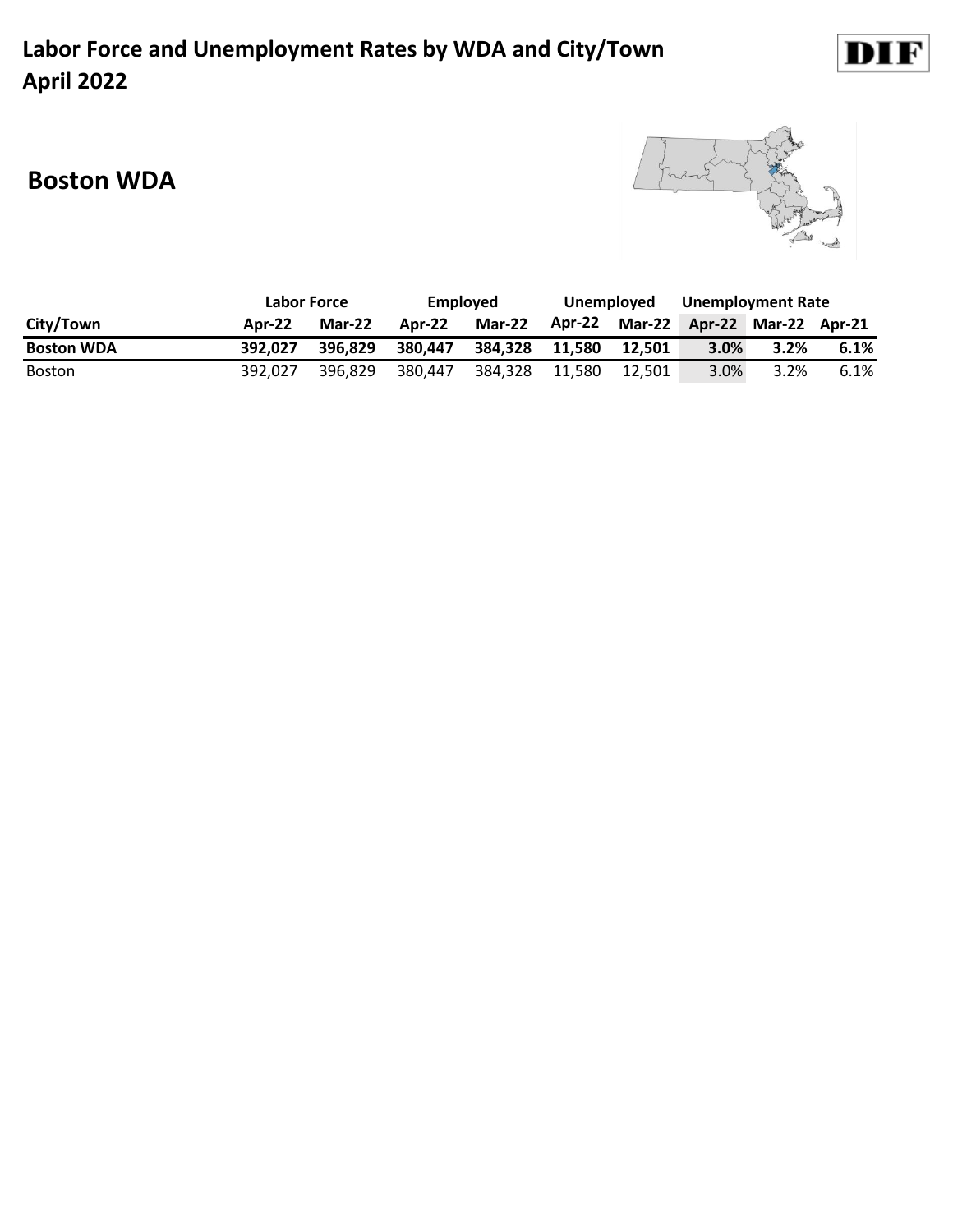# **Bristol County WDA**



DIF

|                           |         | <b>Labor Force</b> |         | <b>Employed</b> |        | <b>Unemployed</b> |        | <b>Unemployment Rate</b> |          |
|---------------------------|---------|--------------------|---------|-----------------|--------|-------------------|--------|--------------------------|----------|
| City/Town                 | Apr-22  | Mar-22             | Apr-22  | Mar-22          | Apr-22 | Mar-22            | Apr-22 | Mar-22                   | $Apr-21$ |
| <b>Bristol County WDA</b> | 195,939 | 199,545            | 188,234 | 190,118         | 7,705  | 9,427             | 3.9%   | 4.7%                     | 6.6%     |
| Attleborough              | 25,235  | 25,518             | 24,377  | 24,578          | 858    | 940               | 3.4%   | 3.7%                     | 5.5%     |
| <b>Berkley</b>            | 3,696   | 3,774              | 3,592   | 3,642           | 104    | 132               | 2.8%   | 3.5%                     | 7.0%     |
| Dighton                   | 4,234   | 4,320              | 4,081   | 4,138           | 153    | 182               | 3.6%   | 4.2%                     | 5.9%     |
| <b>Fall River</b>         | 40,305  | 41,308             | 37,932  | 38,245          | 2,373  | 3,063             | 5.9%   | 7.4%                     | 9.7%     |
| Mansfield                 | 14,253  | 14,455             | 13,853  | 13,994          | 400    | 461               | 2.8%   | 3.2%                     | 4.9%     |
| North Attleborough        | 16,486  | 16,713             | 16,017  | 16,150          | 469    | 563               | 2.8%   | 3.4%                     | 5.3%     |
| Norton                    | 10,591  | 10,794             | 10,272  | 10,415          | 319    | 379               | 3.0%   | 3.5%                     | 5.8%     |
| Raynham                   | 7,574   | 7,711              | 7,298   | 7,400           | 276    | 311               | 3.6%   | 4.0%                     | 5.6%     |
| Rehoboth                  | 7,284   | 7,370              | 7,040   | 7,098           | 244    | 272               | 3.3%   | 3.7%                     | 4.8%     |
| Seekonk                   | 8,822   | 8,976              | 8,556   | 8,626           | 266    | 350               | 3.0%   | 3.9%                     | 5.3%     |
| Somerset                  | 9,203   | 9,355              | 8,882   | 8,956           | 321    | 399               | 3.5%   | 4.3%                     | 5.2%     |
| Swansea                   | 9,871   | 10,103             | 9,577   | 9,656           | 294    | 447               | 3.0%   | 4.4%                     | 5.0%     |
| Taunton                   | 29,842  | 30,423             | 28,586  | 28,982          | 1,256  | 1,441             | 4.2%   | 4.7%                     | 7.4%     |
| Westport                  | 8,543   | 8,725              | 8,171   | 8,238           | 372    | 487               | 4.4%   | 5.6%                     | 6.4%     |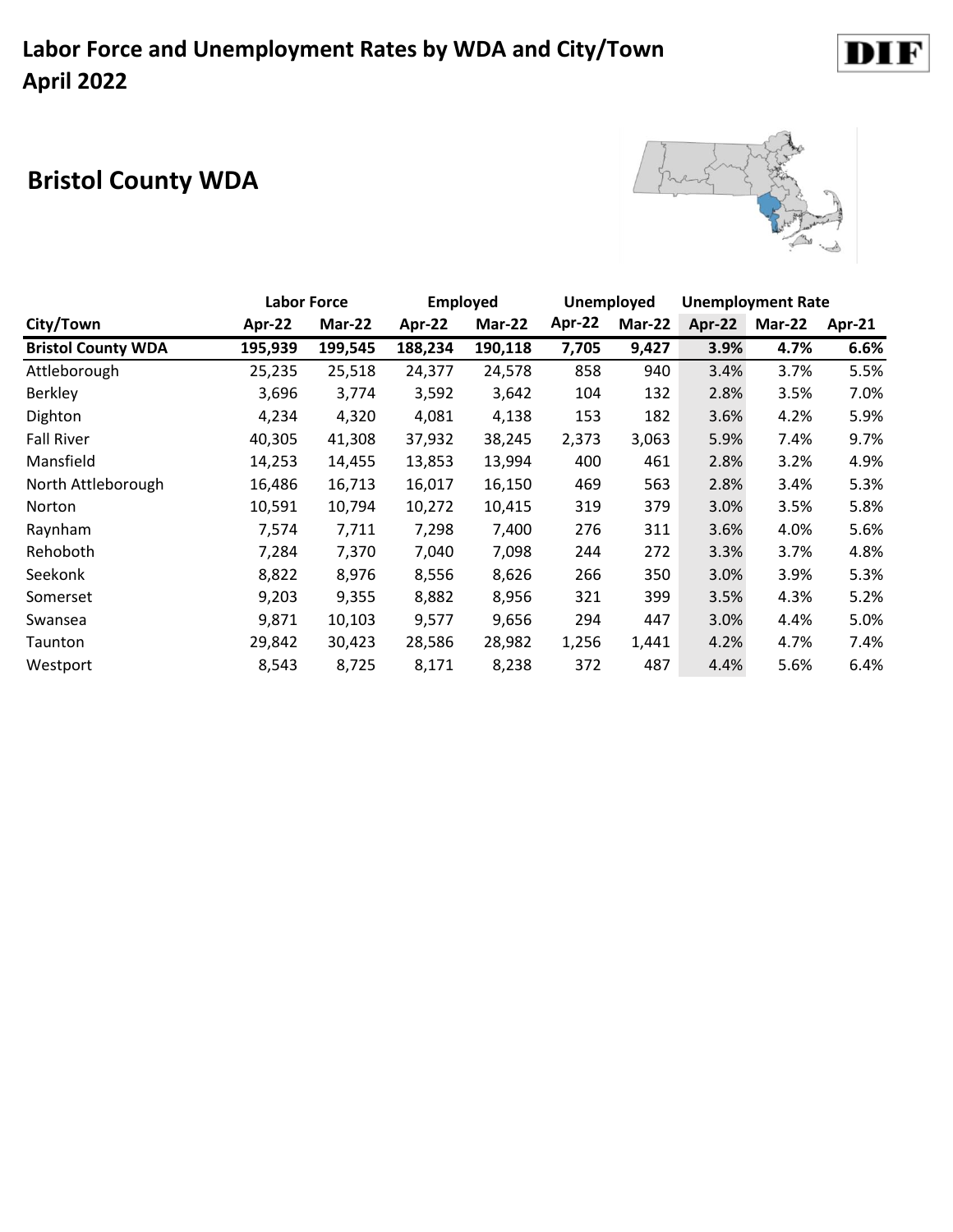# DIF

### **Brockton WDA**



|                     |         | <b>Labor Force</b> | <b>Employed</b> |         |        | <b>Unemployed</b> | <b>Unemployment Rate</b> |               |      |
|---------------------|---------|--------------------|-----------------|---------|--------|-------------------|--------------------------|---------------|------|
| City/Town           | Apr-22  | <b>Mar-22</b>      | Apr-22          | Mar-22  | Apr-22 | Mar-22            | Apr-22                   | Mar-22 Apr-21 |      |
| <b>Brockton WDA</b> | 133,882 | 136,401            | 128,469         | 130,277 | 5,413  | 6,124             | 4.0%                     | 4.5%          | 7.0% |
| Abington            | 9,501   | 9,664              | 9,131           | 9,225   | 370    | 439               | 3.9%                     | 4.5%          | 6.7% |
| Avon                | 2,716   | 2,769              | 2,617           | 2,656   | 99     | 113               | 3.6%                     | 4.1%          | 5.9% |
| Bridgewater         | 14,899  | 15,154             | 14,360          | 14,576  | 539    | 578               | 3.6%                     | 3.8%          | 4.9% |
| <b>Brockton</b>     | 47,367  | 48,254             | 45,067          | 45,743  | 2,300  | 2,511             | 4.9%                     | 5.2%          | 9.6% |
| East Bridgewater    | 8,705   | 8,906              | 8,404           | 8,530   | 301    | 376               | 3.5%                     | 4.2%          | 5.3% |
| Easton              | 14,303  | 14,551             | 13,849          | 14,057  | 454    | 494               | 3.2%                     | 3.4%          | 4.5% |
| Hanson              | 6,422   | 6,573              | 6,189           | 6,282   | 233    | 291               | 3.6%                     | 4.4%          | 5.7% |
| Stoughton           | 16,694  | 16,940             | 16,081          | 16,245  | 613    | 695               | 3.7%                     | 4.1%          | 6.6% |
| West Bridgewater    | 3,925   | 4,003              | 3,778           | 3,835   | 147    | 168               | 3.7%                     | 4.2%          | 5.3% |
| Whitman             | 9,350   | 9,587              | 8,993           | 9,128   | 357    | 459               | 3.8%                     | 4.8%          | 6.2% |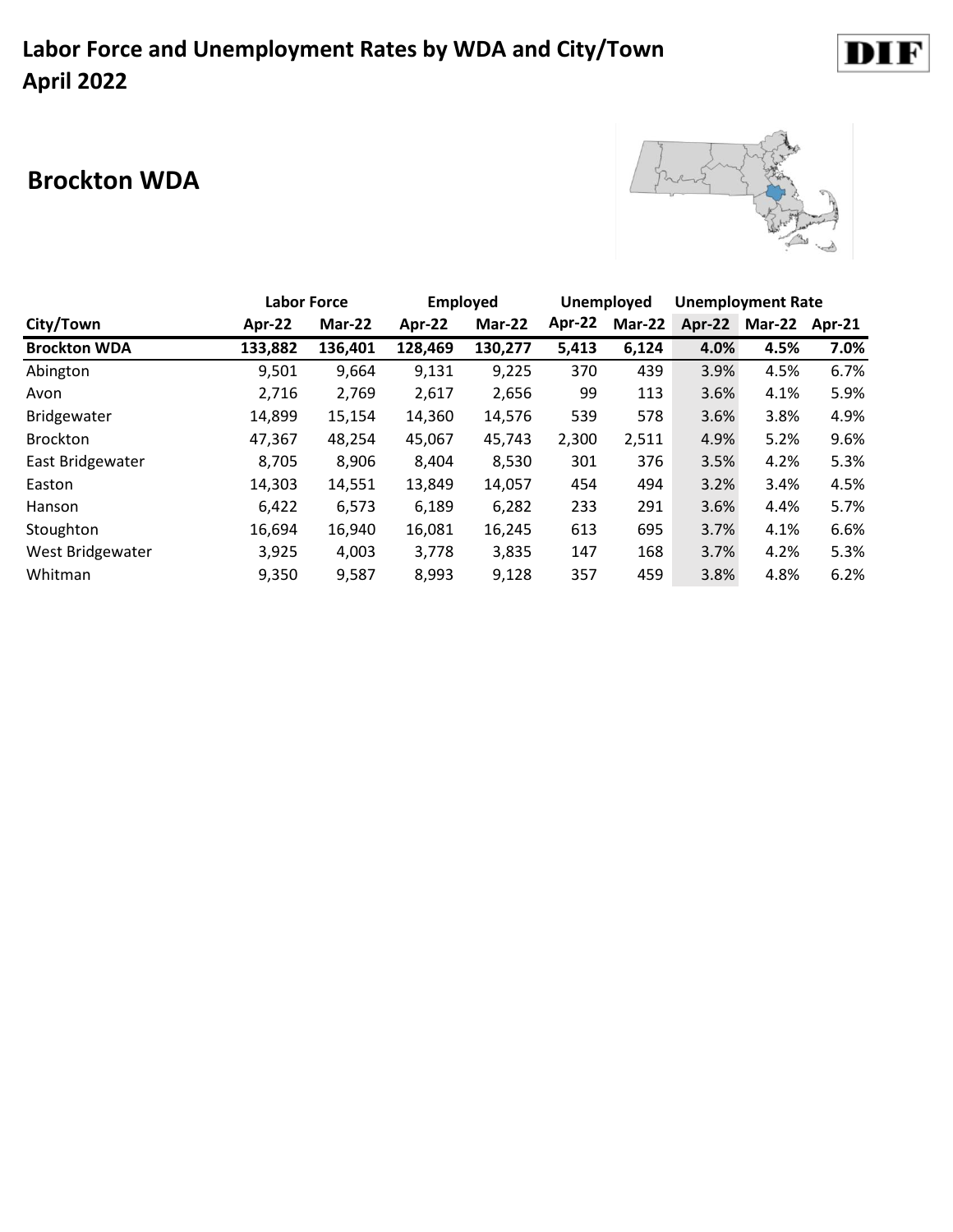# **Cape & Islands WDA**



|                     | <b>Labor Force</b> |         | <b>Employed</b> |         |                          | Unemployed     | <b>Unemployment Rate</b> |                      |         |
|---------------------|--------------------|---------|-----------------|---------|--------------------------|----------------|--------------------------|----------------------|---------|
| City/Town           | Apr-22             | Mar-22  | Apr-22          | Mar-22  | Apr-22                   | <b>Mar-22</b>  |                          | Apr-22 Mar-22 Apr-21 |         |
| Cape & Islands WDA  | 122,994            | 124,393 | 117,128         | 116,550 | 5,866                    | 7,843          | 4.8%                     | 6.3%                 | 7.5%    |
| Aquinnah            | 191                | 187     | 181             | 180     | 10                       | $\overline{7}$ | 5.2%                     | 3.7%                 | 5.7%    |
| Barnstable          | 22,986             | 23,205  | 22,045          | 22,004  | 941                      | 1,201          | 4.1%                     | 5.2%                 | 7.1%    |
| <b>Bourne</b>       | 10,061             | 10,123  | 9,683           | 9,665   | 378                      | 458            | 3.8%                     | 4.5%                 | 6.4%    |
| <b>Brewster</b>     | 4,931              | 5,018   | 4,740           | 4,731   | 191                      | 287            | 3.9%                     | 5.7%                 | 6.1%    |
| Chatham             | 2,789              | 2,837   | 2,654           | 2,649   | 135                      | 188            | 4.8%                     | 6.6%                 | 7.2%    |
| Chilmark            | 445                | 436     | 425             | 421     | 20                       | 15             | 4.5%                     | 3.4%                 | 6.8%    |
| Dennis              | 6,356              | 6,453   | 6,016           | 6,005   | 340                      | 448            | 5.3%                     | 6.9%                 | 8.8%    |
| Eastham             | 2,520              | 2,570   | 2,373           | 2,369   | 147                      | 201            | 5.8%                     | 7.8%                 | 8.3%    |
| Edgartown           | 2,235              | 2,253   | 2,078           | 2,059   | 157                      | 194            | 7.0%                     | 8.6%                 | 8.1%    |
| Falmouth            | 14,658             | 14,803  | 14,045          | 14,019  | 613                      | 784            | 4.2%                     | 5.3%                 | 7.4%    |
| Gosnold             | 43                 | 43      | 43              | 43      | $\overline{\phantom{0}}$ |                | 0.0%                     | 0.0%                 | $0.0\%$ |
| Harwich             | 5,884              | 6,028   | 5,592           | 5,582   | 292                      | 446            | 5.0%                     | 7.4%                 | 8.5%    |
| Mashpee             | 7,590              | 7,646   | 7,269           | 7,256   | 321                      | 390            | 4.2%                     | 5.1%                 | 7.3%    |
| Nantucket           | 6,630              | 6,626   | 6,190           | 5,875   | 440                      | 751            | 6.6%                     | 11.3%                | 8.9%    |
| Oak Bluffs          | 2,339              | 2,399   | 2,222           | 2,202   | 117                      | 197            | 5.0%                     | 8.2%                 | 7.2%    |
| Orleans             | 2,748              | 2,777   | 2,644           | 2,639   | 104                      | 138            | 3.8%                     | 5.0%                 | 6.1%    |
| Provincetown        | 2,150              | 2,225   | 1,771           | 1,767   | 379                      | 458            | 17.6%                    | 20.6%                | 18.1%   |
| Sandwich            | 10,675             | 10,725  | 10,377          | 10,357  | 298                      | 368            | 2.8%                     | 3.4%                 | 5.1%    |
| Tisbury             | 2,066              | 2,072   | 1,932           | 1,915   | 134                      | 157            | 6.5%                     | 7.6%                 | 10.3%   |
| Truro               | 1,275              | 1,308   | 1,101           | 1,099   | 174                      | 209            | 13.6%                    | 16.0%                | 13.3%   |
| Wellfleet           | 1,611              | 1,647   | 1,489           | 1,487   | 122                      | 160            | 7.6%                     | 9.7%                 | 11.9%   |
| <b>West Tisbury</b> | 1,425              | 1,438   | 1,384           | 1,372   | 41                       | 66             | 2.9%                     | 4.6%                 | 4.8%    |
| Yarmouth            | 11,386             | 11,574  | 10,874          | 10,854  | 512                      | 720            | 4.5%                     | 6.2%                 | 7.6%    |

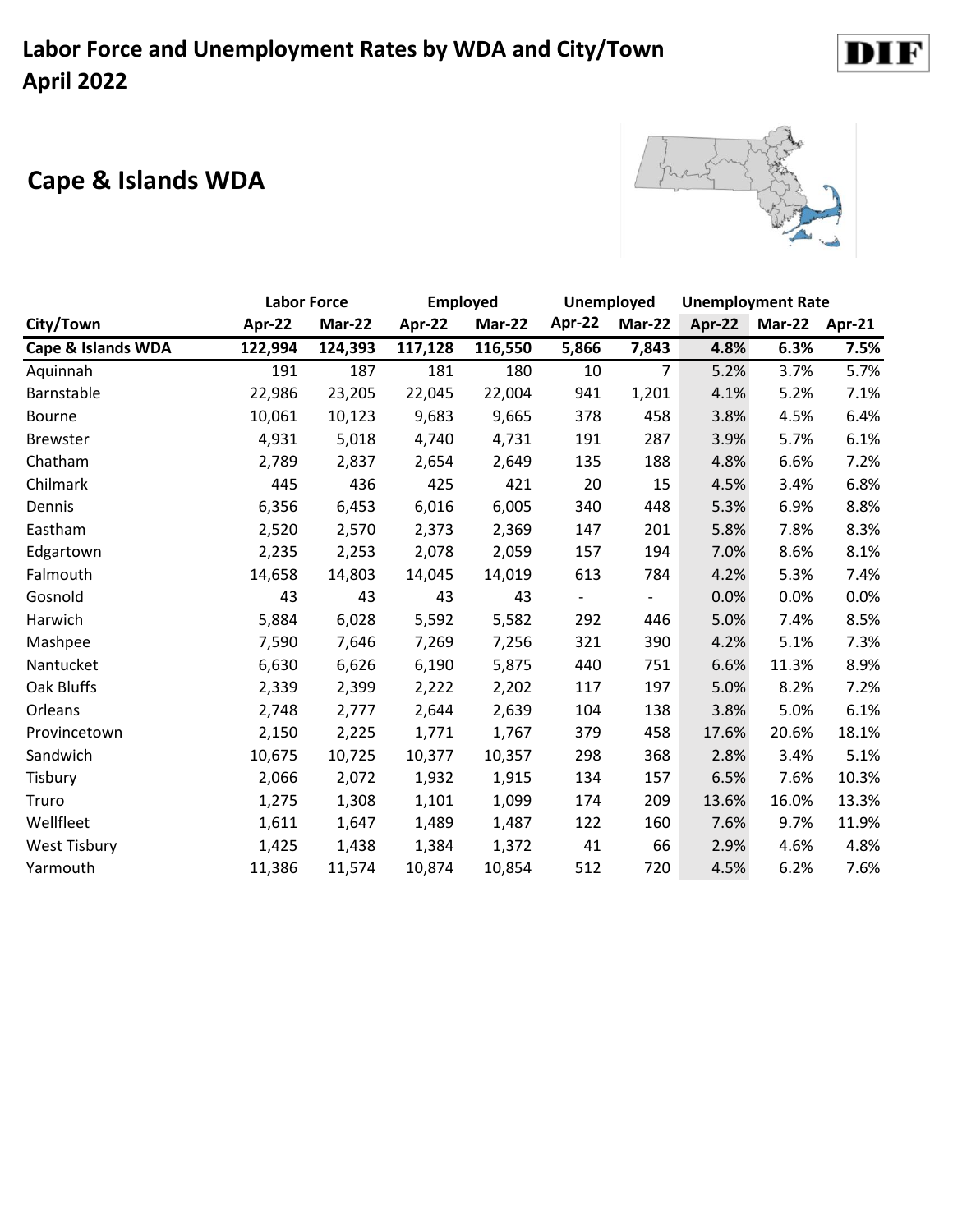#### **Central MA WDA**



DI

F

|                       |         | <b>Labor Force</b> |         | Employed      |        | Unemployed    |      | <b>Unemployment Rate</b> |        |
|-----------------------|---------|--------------------|---------|---------------|--------|---------------|------|--------------------------|--------|
| City/Town             | Apr-22  | Mar-22             | Apr-22  | <b>Mar-22</b> | Apr-22 | <b>Mar-22</b> |      | Apr-22 Mar-22            | Apr-21 |
| <b>Central MA WDA</b> | 313,399 | 319,957            | 302,714 | 307,906       | 10,685 | 12,051        | 3.4% | 3.8%                     | 6.0%   |
| Auburn                | 9,380   | 9,573              | 9,077   | 9,239         | 303    | 334           | 3.2% | 3.5%                     | 5.4%   |
| Blackstone            | 5,345   | 5,403              | 5,146   | 5,188         | 199    | 215           | 3.7% | 4.0%                     | 5.6%   |
| Boylston              | 2,789   | 2,860              | 2,701   | 2,749         | 88     | 111           | 3.2% | 3.9%                     | 4.1%   |
| <b>Brookfield</b>     | 1,853   | 1,902              | 1,802   | 1,834         | 51     | 68            | 2.8% | 3.6%                     | 6.5%   |
| Charlton              | 7,972   | 8,152              | 7,708   | 7,845         | 264    | 307           | 3.3% | 3.8%                     | 5.5%   |
| Douglas               | 5,326   | 5,455              | 5,175   | 5,267         | 151    | 188           | 2.8% | 3.4%                     | 4.8%   |
| Dudley                | 6,349   | 6,477              | 6,095   | 6,203         | 254    | 274           | 4.0% | 4.2%                     | 6.5%   |
| East Brookfield       | 1,212   | 1,230              | 1,160   | 1,181         | 52     | 49            | 4.3% | 4.0%                     | 5.3%   |
| Grafton               | 10,308  | 10,530             | 10,000  | 10,178        | 308    | 352           | 3.0% | 3.3%                     | 4.5%   |
| Hardwick              | 1,665   | 1,692              | 1,621   | 1,636         | 44     | 56            | 2.6% | 3.3%                     | 5.8%   |
| Holden                | 10,532  | 10,766             | 10,280  | 10,463        | 252    | 303           | 2.4% | 2.8%                     | 3.8%   |
| Hopedale              | 3,032   | 3,091              | 2,948   | 2,986         | 84     | 105           | 2.8% | 3.4%                     | 6.4%   |
| Leicester             | 6,584   | 6,744              | 6,379   | 6,493         | 205    | 251           | 3.1% | 3.7%                     | 5.7%   |
| Mendon                | 3,296   | 3,351              | 3,202   | 3,243         | 94     | 108           | 2.9% | 3.2%                     | 5.7%   |
| Milford               | 15,252  | 15,570             | 14,793  | 14,980        | 459    | 590           | 3.0% | 3.8%                     | 5.8%   |
| Millbury              | 8,190   | 8,379              | 7,933   | 8,074         | 257    | 305           | 3.1% | 3.6%                     | 5.4%   |
| Millville             | 1,785   | 1,805              | 1,724   | 1,738         | 61     | 67            | 3.4% | 3.7%                     | 4.6%   |
| New Braintree         | 537     | 558                | 516     | 525           | 21     | 33            | 3.9% | 5.9%                     | 5.2%   |
| North Brookfield      | 2,634   | 2,695              | 2,545   | 2,591         | 89     | 104           | 3.4% | 3.9%                     | 4.7%   |
| Northborough          | 7,893   | 8,058              | 7,697   | 7,834         | 196    | 224           | 2.5% | 2.8%                     | 4.5%   |
| Northbridge           | 9,032   | 9,268              | 8,734   | 8,889         | 298    | 379           | 3.3% | 4.1%                     | 5.5%   |
| Oakham                | 1,097   | 1,135              | 1,051   | 1,069         | 46     | 66            | 4.2% | 5.8%                     | 5.8%   |
| Oxford                | 8,280   | 8,458              | 7,995   | 8,137         | 285    | 321           | 3.4% | 3.8%                     | 5.4%   |
| Paxton                | 2,716   | 2,768              | 2,637   | 2,684         | 79     | 84            | 2.9% | 3.0%                     | 3.6%   |
| Rutland               | 4,835   | 4,950              | 4,685   | 4,768         | 150    | 182           | 3.1% | 3.7%                     | 4.8%   |
| Shrewsbury            | 20,993  | 21,364             | 20,459  | 20,822        | 534    | 542           | 2.5% | 2.5%                     | 4.2%   |
| Southbridge           | 7,965   | 8,123              | 7,553   | 7,687         | 412    | 436           | 5.2% | 5.4%                     | 10.1%  |
| Spencer               | 6,019   | 6,190              | 5,776   | 5,878         | 243    | 312           | 4.0% | 5.0%                     | 7.1%   |
| Sturbridge            | 5,064   | 5,210              | 4,913   | 5,000         | 151    | 210           | 3.0% | 4.0%                     | 5.7%   |
| Sutton                | 5,452   | 5,573              | 5,295   | 5,389         | 157    | 184           | 2.9% | 3.3%                     | 4.5%   |
| Upton                 | 4,376   | 4,461              | 4,253   | 4,329         | 123    | 132           | 2.8% | 3.0%                     | 3.7%   |
| Uxbridge              | 8,214   | 8,352              | 7,927   | 8,067         | 287    | 285           | 3.5% | 3.4%                     | 5.3%   |
| Warren                | 2,420   | 2,470              | 2,319   | 2,360         | 101    | 110           | 4.2% | 4.5%                     | 7.5%   |
| Webster               | 8,566   | 8,769              | 8,171   | 8,316         | 395    | 453           | 4.6% | 5.2%                     | 7.9%   |
| West Boylston         | 3,161   | 3,232              | 3,037   | 3,091         | 124    | 141           | 3.9% | 4.4%                     | 5.2%   |
| West Brookfield       | 2,047   | 2,106              | 1,960   | 1,995         | 87     | 111           | 4.3% | 5.3%                     | 5.0%   |
| Westborough           | 10,407  | 10,592             | 10,160  | 10,340        | 247    | 252           | 2.4% | 2.4%                     | 4.3%   |
| Worcester             | 90,821  | 92,645             | 87,287  | 88,838        | 3,534  | 3,807         | 3.9% | 4.1%                     | 7.5%   |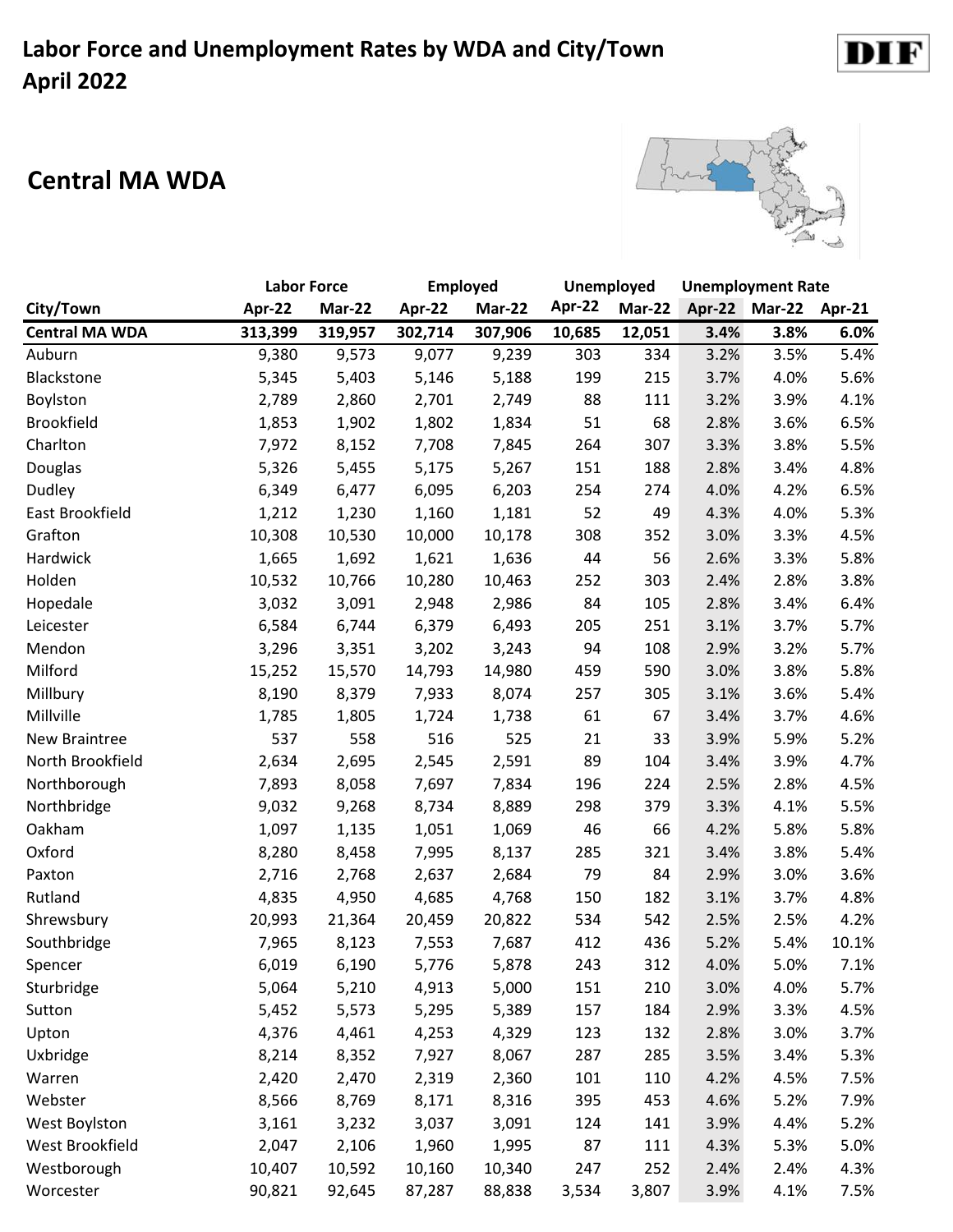# **Franklin/Hampshire WDA**



DI<sub>1</sub>

F

|                        | <b>Labor Force</b> |         | <b>Employed</b> |         |        | <b>Unemployed</b> |      | <b>Unemployment Rate</b> |       |
|------------------------|--------------------|---------|-----------------|---------|--------|-------------------|------|--------------------------|-------|
| City/Town              | Apr-22             | Mar-22  | Apr-22          | Mar-22  | Apr-22 | $Mar-22$          |      | Apr-22 Mar-22 Apr-21     |       |
| Franklin/Hampshire WDA | 137,851            | 140,854 | 133,904         | 136,165 | 3,947  | 4,689             | 2.9% | 3.3%                     | 4.8%  |
| Amherst                | 19,398             | 19,699  | 18,925          | 19,286  | 473    | 413               | 2.4% | 2.1%                     | 3.5%  |
| Ashfield               | 1,142              | 1,168   | 1,126           | 1,148   | 16     | 20                | 1.4% | 1.7%                     | 3.3%  |
| Athol                  | 5,828              | 5,921   | 5,593           | 5,646   | 235    | 275               | 4.0% | 4.6%                     | 6.3%  |
| Belchertown            | 8,737              | 8,982   | 8,465           | 8,627   | 272    | 355               | 3.1% | 4.0%                     | 4.8%  |
| Bernardston            | 1,234              | 1,262   | 1,191           | 1,206   | 43     | 56                | 3.5% | 4.4%                     | 7.1%  |
| <b>Buckland</b>        | 965                | 973     | 944             | 951     | 21     | 22                | 2.2% | 2.3%                     | 4.2%  |
| Charlemont             | 658                | 668     | 631             | 636     | 27     | 32                | 4.1% | 4.8%                     | 7.3%  |
| Chesterfield           | 773                | 799     | 746             | 760     | 27     | 39                | 3.5% | 4.9%                     | 4.2%  |
| Colrain                | 1,010              | 1,030   | 984             | 996     | 26     | 34                | 2.6% | 3.3%                     | 6.5%  |
| Conway                 | 1,217              | 1,238   | 1,184           | 1,206   | 33     | 32                | 2.7% | 2.6%                     | 2.3%  |
| Cummington             | 479                | 494     | 454             | 462     | 25     | 32                | 5.2% | 6.5%                     | 6.2%  |
| Deerfield              | 3,080              | 3,139   | 2,994           | 3,051   | 86     | 88                | 2.8% | 2.8%                     | 4.3%  |
| Easthampton            | 9,524              | 9,753   | 9,278           | 9,455   | 246    | 298               | 2.6% | 3.1%                     | 4.8%  |
| Erving                 | 981                | 998     | 951             | 962     | 30     | 36                | 3.1% | 3.6%                     | 6.1%  |
| Gill                   | 967                | 983     | 930             | 942     | 37     | 41                | 3.8% | 4.2%                     | 5.7%  |
| Goshen                 | 654                | 668     | 646             | 658     | 8      | 10                | 1.2% | 1.5%                     | 3.7%  |
| Granby                 | 3,740              | 3,860   | 3,643           | 3,713   | 97     | 147               | 2.6% | 3.8%                     | 4.3%  |
| Greenfield             | 9,650              | 9,817   | 9,373           | 9,489   | 277    | 328               | 2.9% | 3.3%                     | 5.5%  |
| Hadley                 | 3,051              | 3,134   | 2,983           | 3,040   | 68     | 94                | 2.2% | 3.0%                     | 4.6%  |
| Hatfield               | 1,771              | 1,816   | 1,725           | 1,758   | 46     | 58                | 2.6% | 3.2%                     | 5.2%  |
| Hawley                 | 218                | 220     | 212             | 213     | 6      | $\overline{7}$    | 2.8% | 3.2%                     | 3.3%  |
| Heath                  | 372                | 374     | 362             | 366     | 10     | 8                 | 2.7% | 2.1%                     | 1.9%  |
| Huntington             | 1,195              | 1,234   | 1,149           | 1,171   | 46     | 63                | 3.8% | 5.1%                     | 5.0%  |
| Leverett               | 1,113              | 1,142   | 1,085           | 1,105   | 28     | 37                | 2.5% | 3.2%                     | 6.5%  |
| Leyden                 | 488                | 494     | 482             | 488     | 6      | 6                 | 1.2% | 1.2%                     | 2.1%  |
| Middlefield            | 325                | 336     | 317             | 325     | 8      | 11                | 2.5% | 3.3%                     | 2.8%  |
| Monroe                 | 73                 | 74      | 72              | 73      | 1      | $\mathbf{1}$      | 1.4% | 1.4%                     | 4.1%  |
| Montague               | 4,341              | 4,420   | 4,171           | 4,222   | 170    | 198               | 3.9% | 4.5%                     | 6.2%  |
| New Salem              | 632                | 634     | 608             | 614     | 24     | 20                | 3.8% | 3.2%                     | 4.3%  |
| Northampton            | 16,319             | 16,671  | 15,930          | 16,234  | 389    | 437               | 2.4% | 2.6%                     | 3.9%  |
| Northfield             | 1,791              | 1,820   | 1,741           | 1,762   | 50     | 58                | 2.8% | 3.2%                     | 5.2%  |
| Orange                 | 3,553              | 3,596   | 3,410           | 3,442   | 143    | 154               | 4.0% | 4.3%                     | 6.3%  |
| Pelham                 | 714                | 731     | 702             | 715     | 12     | 16                | 1.7% | 2.2%                     | 5.1%  |
| Petersham              | 685                | 701     | 659             | 665     | 26     | 36                | 3.8% | 5.1%                     | 4.3%  |
| Phillipston            | 967                | 978     | 934             | 945     | 33     | 33                | 3.4% | 3.4%                     | 4.1%  |
| Plainfield             | 373                | 379     | 363             | 366     | $10\,$ | 13                | 2.7% | 3.4%                     | 5.1%  |
| Rowe                   | 166                | 169     | 158             | 159     | 8      | 10                | 4.8% | 5.9%                     | 10.1% |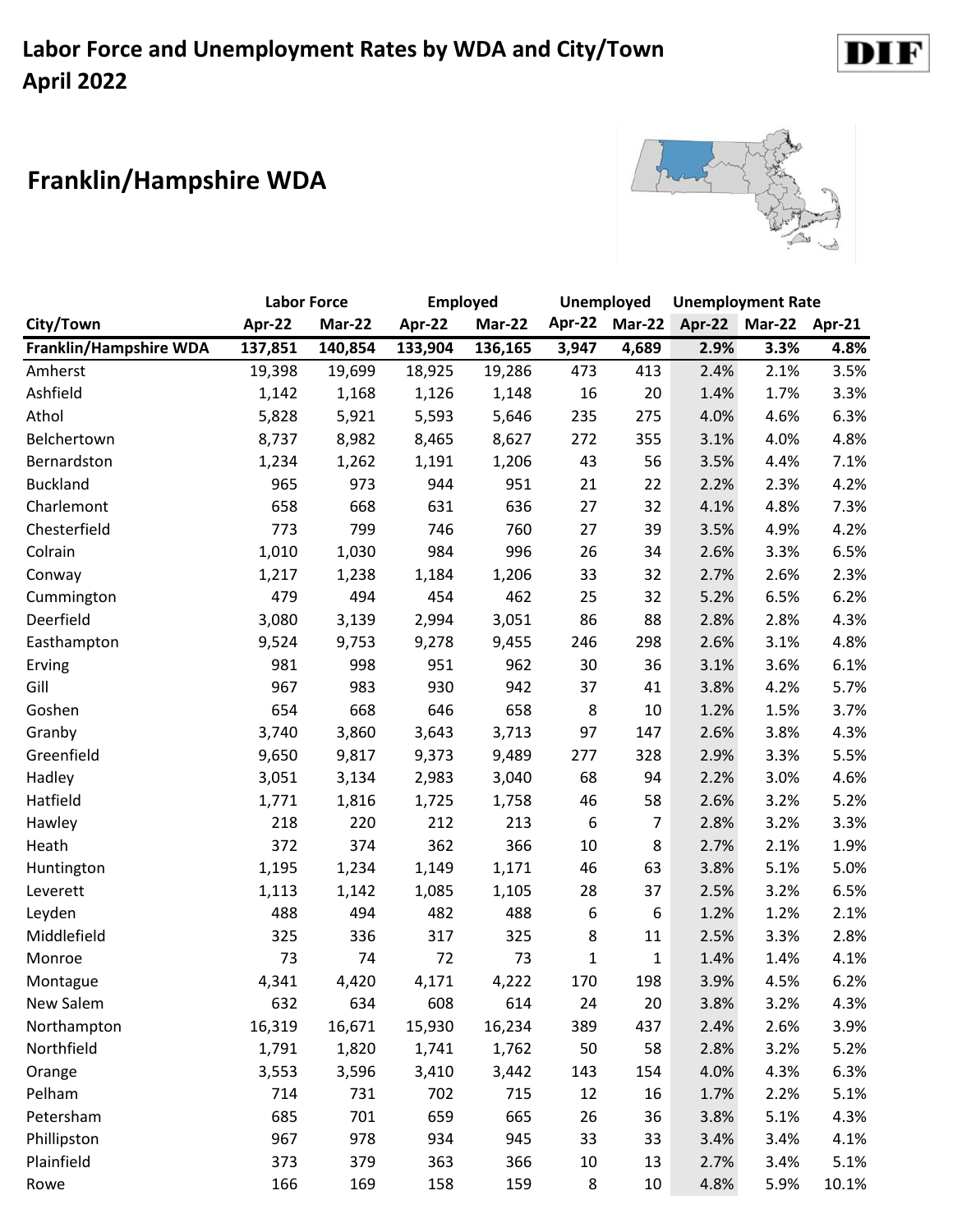# **Franklin/Hampshire WDA**



|              |        | <b>Labor Force</b> | <b>Employed</b> |        |        | <b>Unemployed</b> |        | <b>Unemployment Rate</b> |        |
|--------------|--------|--------------------|-----------------|--------|--------|-------------------|--------|--------------------------|--------|
| City/Town    | Apr-22 | Mar-22             | Apr-22          | Mar-22 | Apr-22 | <b>Mar-22</b>     | Apr-22 | <b>Mar-22</b>            | Apr-21 |
| Royalston    | 723    | 741                | 701             | 709    | 22     | 32                | 3.0%   | 4.3%                     | 6.4%   |
| Shelburne    | 1,177  | 1,193              | 1,140           | 1,148  | 37     | 45                | 3.1%   | 3.8%                     | 5.2%   |
| Shutesbury   | 1,095  | 1,136              | 1,081           | 1,101  | 14     | 35                | 1.3%   | 3.1%                     | 3.8%   |
| South Hadley | 9,687  | 9,918              | 9,385           | 9,565  | 302    | 353               | 3.1%   | 3.6%                     | 5.3%   |
| Southampton  | 3,857  | 3,963              | 3,752           | 3,823  | 105    | 140               | 2.7%   | 3.5%                     | 4.5%   |
| Sunderland   | 2,527  | 2,591              | 2,470           | 2,517  | 57     | 74                | 2.3%   | 2.9%                     | 4.9%   |
| Ware         | 5,333  | 5,520              | 5,131           | 5,229  | 202    | 291               | 3.8%   | 5.3%                     | 6.9%   |
| Warwick      | 517    | 523                | 507             | 512    | 10     | 11                | 1.9%   | 2.1%                     | 3.7%   |
| Wendell      | 470    | 482                | 456             | 465    | 14     | 17                | 3.0%   | 3.5%                     | 7.5%   |
| Westhampton  | 1,049  | 1,088              | 1,031           | 1,050  | 18     | 38                | 1.7%   | 3.5%                     | 4.8%   |
| Whately      | 1,056  | 1,084              | 1,045           | 1,065  | 11     | 19                | 1.0%   | 1.8%                     | 1.7%   |
| Williamsburg | 1,483  | 1,528              | 1,409           | 1,436  | 74     | 92                | 5.0%   | 6.0%                     | 6.1%   |
| Worthington  | 693    | 712                | 675             | 688    | 18     | 24                | 2.6%   | 3.4%                     | 3.9%   |

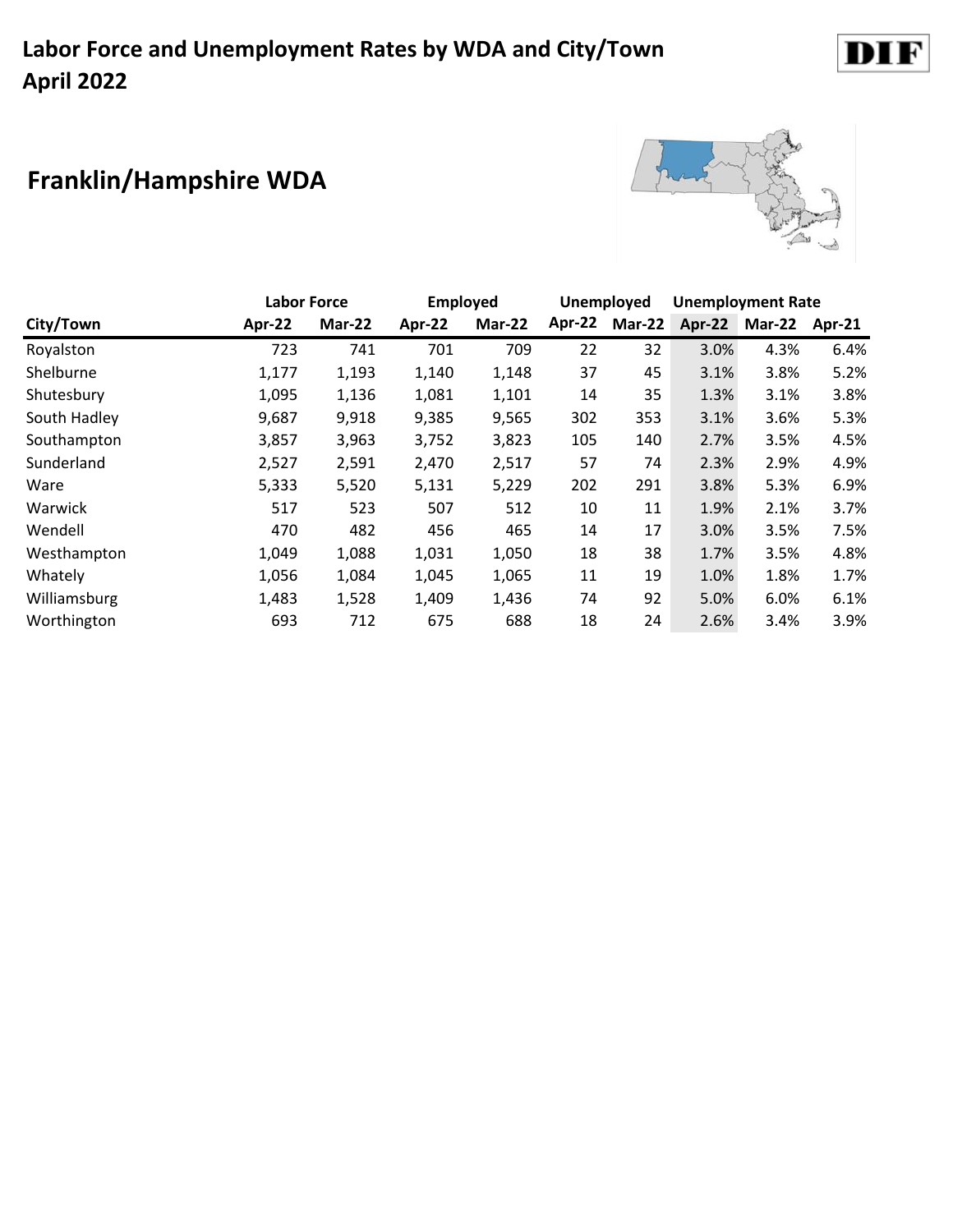#### **Greater Lowell WDA**



|                           |         | <b>Labor Force</b> |         | <b>Employed</b> |        | Unemployed | <b>Unemployment Rate</b> |                      |      |
|---------------------------|---------|--------------------|---------|-----------------|--------|------------|--------------------------|----------------------|------|
| City/Town                 | Apr-22  | Mar-22             | Apr-22  | Mar-22          | Apr-22 | Mar-22     | Apr-22                   | <b>Mar-22 Apr-21</b> |      |
| <b>Greater Lowell WDA</b> | 160,142 | 162,401            | 155,077 | 156,691         | 5,065  | 5,710      | 3.2%                     | 3.5%                 | 6.0% |
| <b>Billerica</b>          | 24,518  | 24,872             | 23,814  | 24,061          | 704    | 811        | 2.9%                     | 3.3%                 | 4.8% |
| Chelmsford                | 19,792  | 20,064             | 19,293  | 19,494          | 499    | 570        | 2.5%                     | 2.8%                 | 4.7% |
| Dracut                    | 18,372  | 18,651             | 17,814  | 17,999          | 558    | 652        | 3.0%                     | 3.5%                 | 6.0% |
| Dunstable                 | 1,946   | 1,960              | 1,899   | 1,919           | 47     | 41         | 2.4%                     | 2.1%                 | 3.2% |
| Lowell                    | 56,968  | 57,778             | 54,777  | 55,347          | 2,191  | 2,431      | 3.8%                     | 4.2%                 | 7.9% |
| Tewksbury                 | 17,682  | 17,963             | 17,171  | 17,350          | 511    | 613        | 2.9%                     | 3.4%                 | 4.9% |
| Tyngsborough              | 7,373   | 7,468              | 7,144   | 7,219           | 229    | 249        | 3.1%                     | 3.3%                 | 5.4% |
| Westford                  | 13,491  | 13,645             | 13,165  | 13,302          | 326    | 343        | 2.4%                     | 2.5%                 | 4.2% |

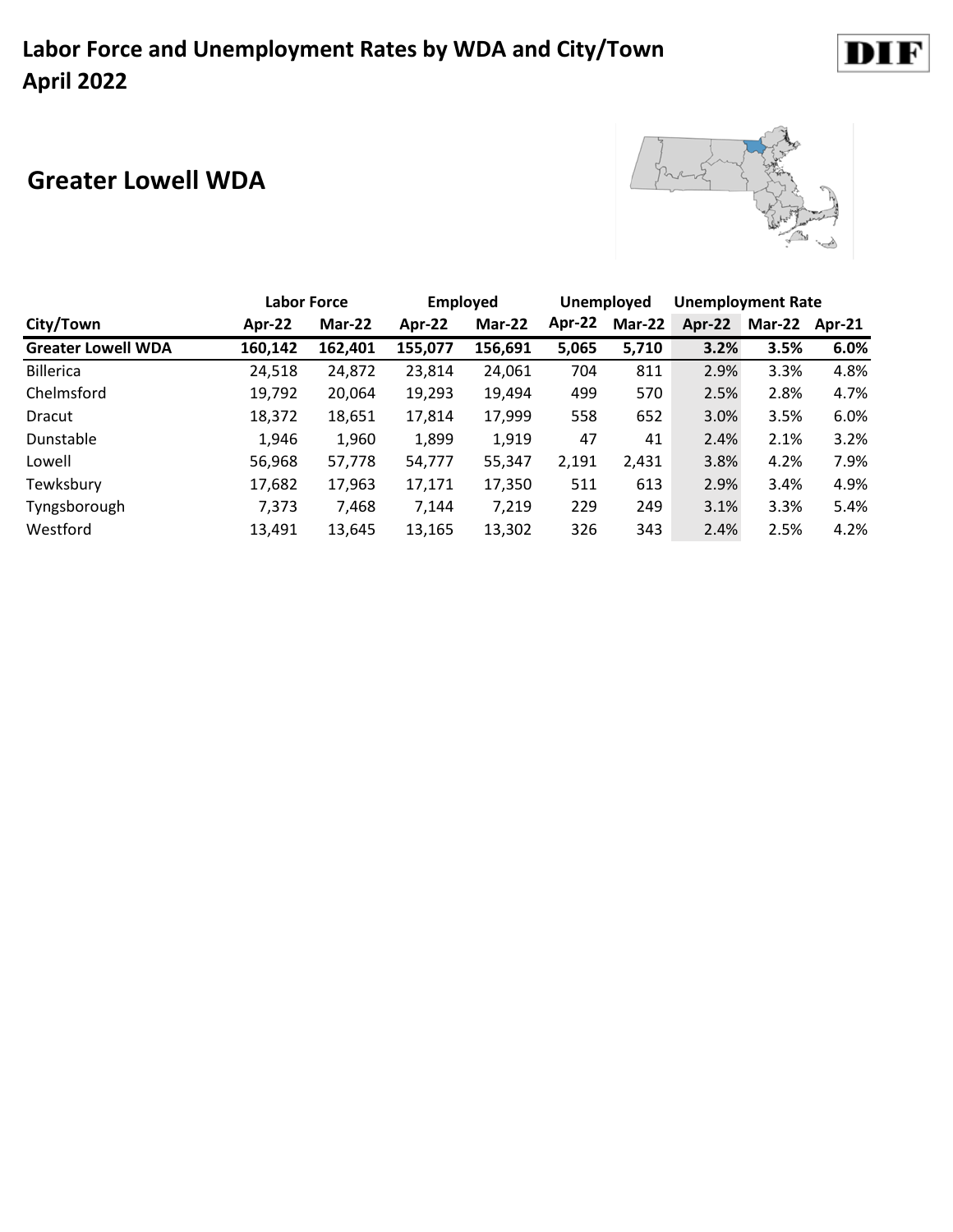### **Greater New Bedford WDA**



|                                | <b>Labor Force</b> |         | <b>Employed</b> |         |        | Unemployed    |        | <b>Unemployment Rate</b> |        |
|--------------------------------|--------------------|---------|-----------------|---------|--------|---------------|--------|--------------------------|--------|
| City/Town                      | Apr-22             | Mar-22  | Apr-22          | Mar-22  | Apr-22 | <b>Mar-22</b> | Apr-22 | Mar-22                   | Apr-21 |
| <b>Greater New Bedford WDA</b> | 112,846            | 114,878 | 107,741         | 108,610 | 5,105  | 6,268         | 4.5%   | 5.5%                     | 7.2%   |
| Acushnet                       | 6,161              | 6,273   | 5,901           | 5,953   | 260    | 320           | 4.2%   | 5.1%                     | 5.9%   |
| Dartmouth                      | 18,103             | 18,386  | 17,381          | 17,533  | 722    | 853           | 4.0%   | 4.6%                     | 5.5%   |
| Fairhaven                      | 9,346              | 9,479   | 8,967           | 9,045   | 379    | 434           | 4.1%   | 4.6%                     | 6.1%   |
| Freetown                       | 5,358              | 5,475   | 5,146           | 5,217   | 212    | 258           | 4.0%   | 4.7%                     | 5.4%   |
| Lakeville                      | 6,514              | 6,663   | 6,335           | 6,423   | 179    | 240           | 2.7%   | 3.6%                     | 5.6%   |
| Marion                         | 2,570              | 2,571   | 2,495           | 2,490   | 75     | 81            | 2.9%   | 3.2%                     | 4.9%   |
| Mattapoisett                   | 3,212              | 3,247   | 3,106           | 3,133   | 106    | 114           | 3.3%   | 3.5%                     | 5.6%   |
| New Bedford                    | 46,166             | 47,234  | 43,566          | 43,948  | 2,600  | 3,286         | 5.6%   | 7.0%                     | 9.2%   |
| Rochester                      | 3,319              | 3,381   | 3,207           | 3,252   | 112    | 129           | 3.4%   | 3.8%                     | 5.0%   |
| Wareham                        | 12,097             | 12,169  | 11,637          | 11,616  | 460    | 553           | 3.8%   | 4.5%                     | 7.1%   |

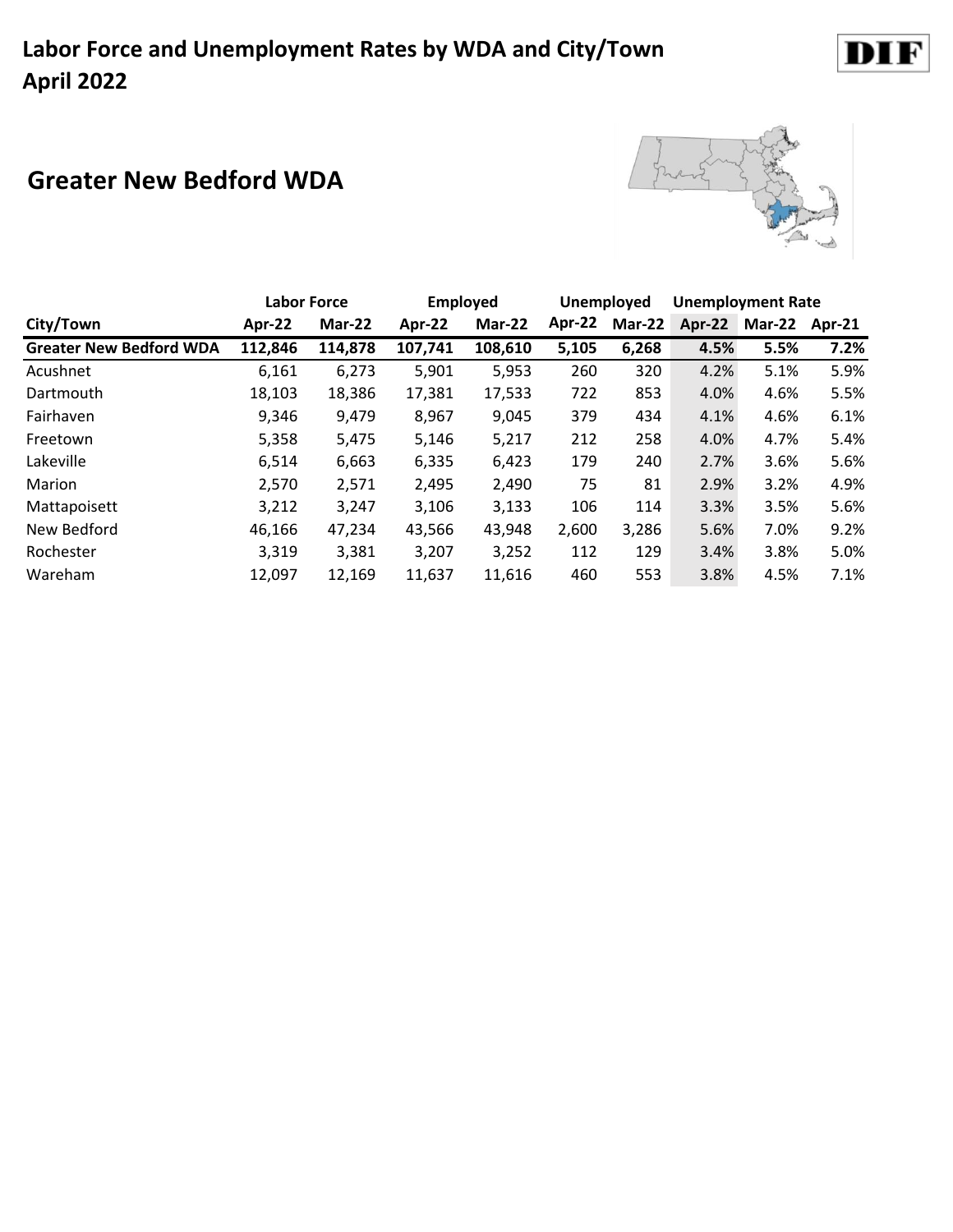# **Hampden County WDA**



|                           | <b>Labor Force</b> |         | <b>Employed</b> |         |        | <b>Unemployed</b> |      | <b>Unemployment Rate</b> |       |
|---------------------------|--------------------|---------|-----------------|---------|--------|-------------------|------|--------------------------|-------|
| City/Town                 | Apr-22             | Mar-22  | Apr-22          | Mar-22  | Apr-22 | <b>Mar-22</b>     |      | Apr-22 Mar-22 Apr-21     |       |
| <b>Hampden County WDA</b> | 223,884            | 229,156 | 213,624         | 217,695 | 10,260 | 11,461            | 4.6% | 5.0%                     | 8.1%  |
| Agawam                    | 16,063             | 16,491  | 15,503          | 15,799  | 560    | 692               | 3.5% | 4.2%                     | 6.1%  |
| Blandford                 | 764                | 791     | 741             | 755     | 23     | 36                | 3.0% | 4.6%                     | 5.6%  |
| <b>Brimfield</b>          | 2,199              | 2,264   | 2,117           | 2,154   | 82     | 110               | 3.7% | 4.9%                     | 6.7%  |
| Chester                   | 751                | 763     | 721             | 734     | 30     | 29                | 4.0% | 3.8%                     | 4.1%  |
| Chicopee                  | 27,489             | 28,096  | 26,271          | 26,772  | 1,218  | 1,324             | 4.4% | 4.7%                     | 8.1%  |
| East Longmeadow           | 8,828              | 9,048   | 8,581           | 8,745   | 247    | 303               | 2.8% | 3.3%                     | 4.7%  |
| Granville                 | 898                | 932     | 873             | 890     | 25     | 42                | 2.8% | 4.5%                     | 5.7%  |
| Hampden                   | 3,038              | 3,126   | 2,929           | 2,985   | 109    | 141               | 3.6% | 4.5%                     | 4.7%  |
| Holland                   | 1,586              | 1,617   | 1,521           | 1,548   | 65     | 69                | 4.1% | 4.3%                     | 6.4%  |
| Holyoke                   | 16,296             | 16,572  | 15,402          | 15,696  | 894    | 876               | 5.5% | 5.3%                     | 9.5%  |
| Longmeadow                | 8,125              | 8,293   | 7,953           | 8,105   | 172    | 188               | 2.1% | 2.3%                     | 4.5%  |
| Ludlow                    | 10,861             | 11,436  | 10,417          | 10,616  | 444    | 820               | 4.1% | 7.2%                     | 6.8%  |
| Monson                    | 4,946              | 5,110   | 4,756           | 4,847   | 190    | 263               | 3.8% | 5.1%                     | 5.9%  |
| Montgomery                | 521                | 532     | 505             | 514     | 16     | 18                | 3.1% | 3.4%                     | 2.6%  |
| Palmer                    | 6,330              | 6,520   | 6,005           | 6,119   | 325    | 401               | 5.1% | 6.2%                     | 8.3%  |
| Russell                   | 1,034              | 1,052   | 991             | 1,010   | 43     | 42                | 4.2% | 4.0%                     | 5.5%  |
| Southwick                 | 5,649              | 5,839   | 5,434           | 5,538   | 215    | 301               | 3.8% | 5.2%                     | 6.8%  |
| Springfield               | 63,456             | 64,609  | 59,526          | 60,662  | 3,930  | 3,947             | 6.2% | 6.1%                     | 11.2% |
| Tolland                   | 294                | 303     | 289             | 294     | 5      | 9                 | 1.7% | 3.0%                     | 2.8%  |
| Wales                     | 998                | 1,022   | 950             | 968     | 48     | 54                | 4.8% | 5.3%                     | 8.1%  |
| West Springfield          | 14,763             | 15,056  | 14,177          | 14,448  | 586    | 608               | 4.0% | 4.0%                     | 7.0%  |
| Westfield                 | 21,209             | 21,692  | 20,399          | 20,788  | 810    | 904               | 3.8% | 4.2%                     | 6.4%  |
| Wilbraham                 | 7,786              | 7,992   | 7,563           | 7,708   | 223    | 284               | 2.9% | 3.6%                     | 5.1%  |

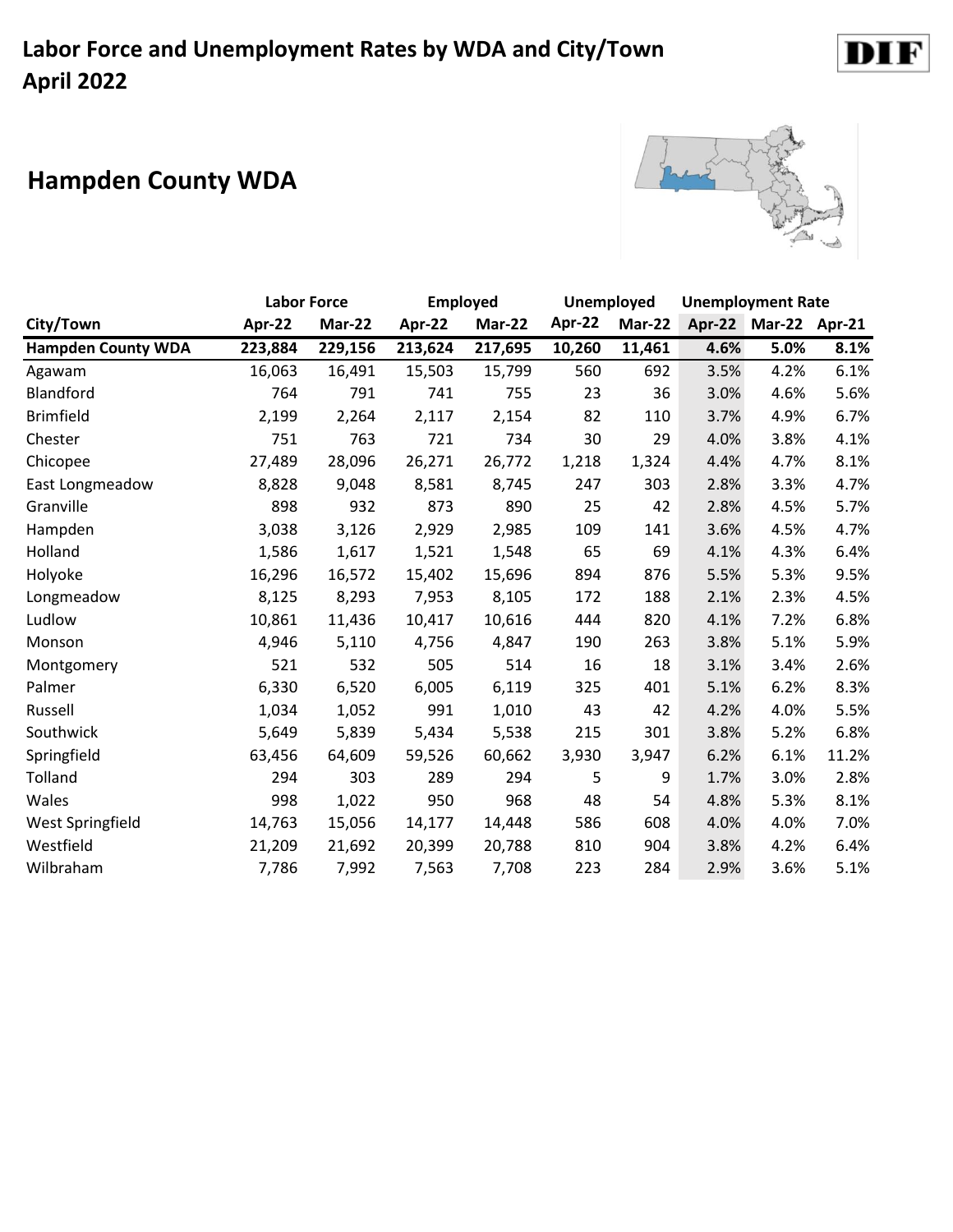#### **Lower Merrimack WDA**



|                                   | <b>Labor Force</b> |         | <b>Employed</b> |         | <b>Unemployed</b> |        | <b>Unemployment Rate</b> |        |        |
|-----------------------------------|--------------------|---------|-----------------|---------|-------------------|--------|--------------------------|--------|--------|
| City/Town                         | Apr-22             | Mar-22  | Apr-22          | Mar-22  | Apr-22            | Mar-22 | Apr-22                   | Mar-22 | Apr-21 |
| <b>Lower Merrimack Valley WDA</b> | 187,251            | 190,289 | 179,919         | 182,010 | 7,332             | 8,279  | 3.9%                     | 4.4%   | 7.5%   |
| Amesbury                          | 10,258             | 10,439  | 10,007          | 10,124  | 251               | 315    | 2.4%                     | 3.0%   | 4.7%   |
| Andover                           | 19,016             | 19,255  | 18,543          | 18,732  | 473               | 523    | 2.5%                     | 2.7%   | 4.7%   |
| Boxford                           | 4,514              | 4,578   | 4,419           | 4,464   | 95                | 114    | 2.1%                     | 2.5%   | 3.3%   |
| Georgetown                        | 4,787              | 4,840   | 4,641           | 4,695   | 146               | 145    | 3.0%                     | 3.0%   | 4.8%   |
| Groveland                         | 4,054              | 4,109   | 3,933           | 3,979   | 121               | 130    | 3.0%                     | 3.2%   | 3.9%   |
| Haverhill                         | 34,922             | 35,526  | 33,670          | 34,064  | 1,252             | 1,462  | 3.6%                     | 4.1%   | 7.2%   |
| Lawrence                          | 35,792             | 36,485  | 33,279          | 33,682  | 2,513             | 2,803  | 7.0%                     | 7.7%   | 14.1%  |
| Merrimac                          | 4,024              | 4,083   | 3,941           | 3,988   | 83                | 95     | 2.1%                     | 2.3%   | 5.1%   |
| Methuen                           | 27,536             | 27,995  | 26,283          | 26,601  | 1,253             | 1,394  | 4.6%                     | 5.0%   | 7.9%   |
| Newbury                           | 3,858              | 3,945   | 3,753           | 3,791   | 105               | 154    | 2.7%                     | 3.9%   | 4.8%   |
| Newburyport                       | 10,087             | 10,209  | 9,858           | 9,973   | 229               | 236    | 2.3%                     | 2.3%   | 4.6%   |
| North Andover                     | 16,545             | 16,774  | 16,068          | 16,262  | 477               | 512    | 2.9%                     | 3.1%   | 4.8%   |
| Rowley                            | 3,565              | 3,620   | 3,463           | 3,499   | 102               | 121    | 2.9%                     | 3.3%   | 5.2%   |
| Salisbury                         | 5,790              | 5,878   | 5,604           | 5,670   | 186               | 208    | 3.2%                     | 3.5%   | 6.6%   |
| <b>West Newbury</b>               | 2,503              | 2,553   | 2,457           | 2,486   | 46                | 67     | 1.8%                     | 2.6%   | 3.0%   |

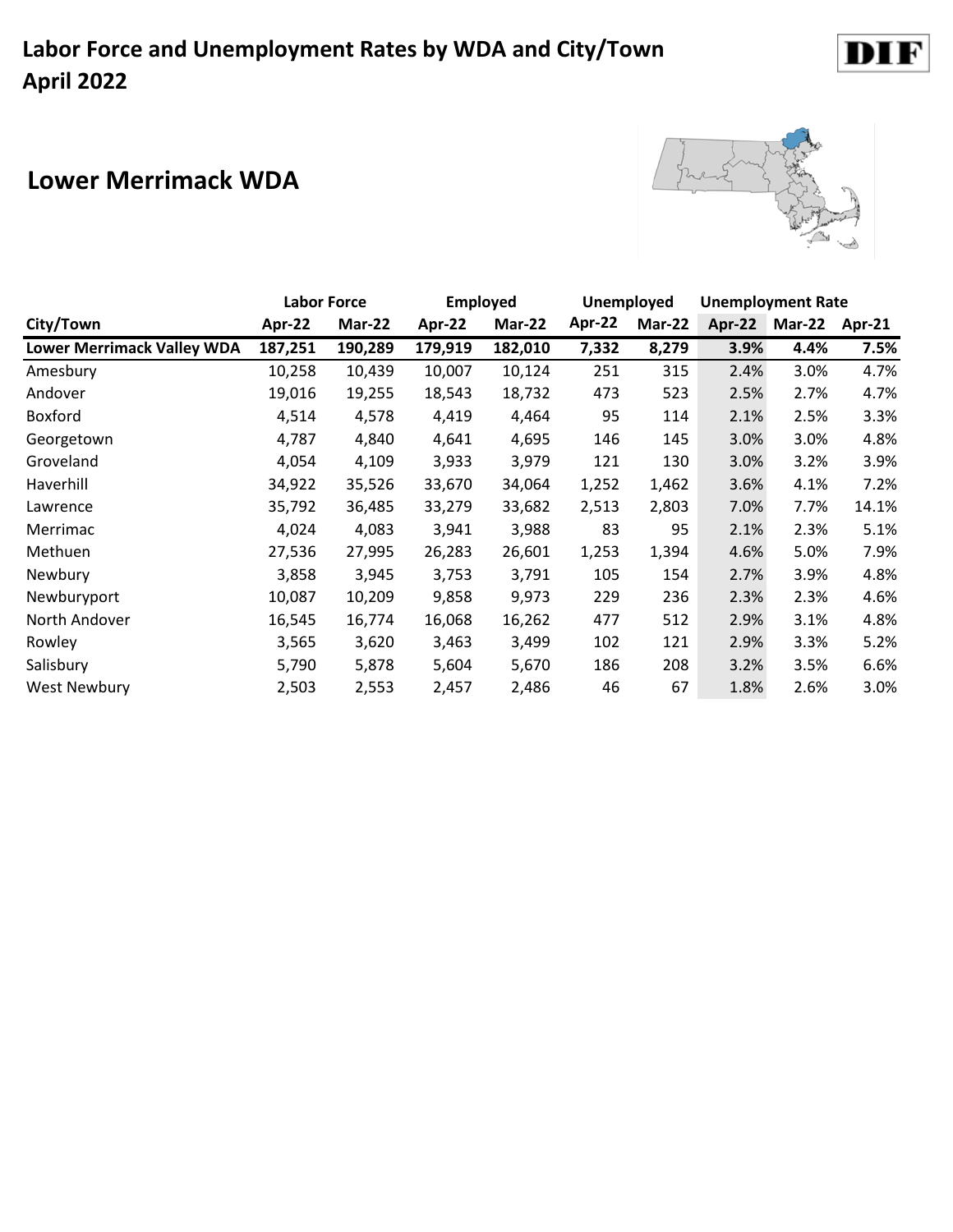#### **Metro North WDA**



|                        | <b>Labor Force</b> |         | <b>Employed</b> |         | <b>Unemployed</b> |        | <b>Unemployment Rate</b> |               |        |
|------------------------|--------------------|---------|-----------------|---------|-------------------|--------|--------------------------|---------------|--------|
| City/Town              | Apr-22             | Mar-22  | Apr-22          | Mar-22  | Apr-22            | Mar-22 | Apr-22                   | <b>Mar-22</b> | Apr-21 |
| <b>Metro North WDA</b> | 481,036            | 486,991 | 468,588         | 473,370 | 12,448            | 13,621 | 2.6%                     | 2.8%          | 5.0%   |
| Arlington              | 27,089             | 27,424  | 26,594          | 26,866  | 495               | 558    | 1.8%                     | 2.0%          | 4.0%   |
| Belmont                | 13,986             | 14,151  | 13,669          | 13,808  | 317               | 343    | 2.3%                     | 2.4%          | 4.2%   |
| Burlington             | 16,266             | 16,432  | 15,860          | 16,022  | 406               | 410    | 2.5%                     | 2.5%          | 4.4%   |
| Cambridge              | 72,257             | 73,002  | 70,892          | 71,615  | 1,365             | 1,387  | 1.9%                     | 1.9%          | 3.5%   |
| Chelsea                | 20,376             | 20,718  | 19,594          | 19,794  | 782               | 924    | 3.8%                     | 4.5%          | 7.4%   |
| Everett                | 26,527             | 26,932  | 25,796          | 26,059  | 731               | 873    | 2.8%                     | 3.2%          | 6.3%   |
| Malden                 | 33,877             | 34,232  | 32,781          | 33,116  | 1,096             | 1,116  | 3.2%                     | 3.3%          | 6.8%   |
| Medford                | 36,560             | 36,969  | 35,589          | 35,952  | 971               | 1,017  | 2.7%                     | 2.8%          | 5.0%   |
| Melrose                | 16,456             | 16,658  | 16,068          | 16,232  | 388               | 426    | 2.4%                     | 2.6%          | 4.5%   |
| North Reading          | 9,027              | 9,143   | 8,783           | 8,873   | 244               | 270    | 2.7%                     | 3.0%          | 4.6%   |
| Reading                | 14,366             | 14,569  | 14,052          | 14,195  | 314               | 374    | 2.2%                     | 2.6%          | 4.8%   |
| Revere                 | 28,703             | 29,158  | 27,577          | 27,858  | 1,126             | 1,300  | 3.9%                     | 4.5%          | 7.7%   |
| Somerville             | 52,835             | 53,402  | 51,676          | 52,203  | 1,159             | 1,199  | 2.2%                     | 2.2%          | 4.3%   |
| Stoneham               | 14,194             | 14,391  | 13,786          | 13,927  | 408               | 464    | 2.9%                     | 3.2%          | 4.7%   |
| Wakefield              | 16,211             | 16,408  | 15,754          | 15,915  | 457               | 493    | 2.8%                     | 3.0%          | 5.2%   |
| Watertown              | 23,323             | 23,621  | 22,814          | 23,047  | 509               | 574    | 2.2%                     | 2.4%          | 4.2%   |
| Wilmington             | 13,119             | 13,332  | 12,757          | 12,887  | 362               | 445    | 2.8%                     | 3.3%          | 5.4%   |
| Winchester             | 11,236             | 11,349  | 10,982          | 11,094  | 254               | 255    | 2.3%                     | 2.2%          | 4.3%   |
| Winthrop               | 10,841             | 10,972  | 10,491          | 10,598  | 350               | 374    | 3.2%                     | 3.4%          | 6.1%   |
| Woburn                 | 23,787             | 24,128  | 23,073          | 23,309  | 714               | 819    | 3.0%                     | 3.4%          | 5.4%   |

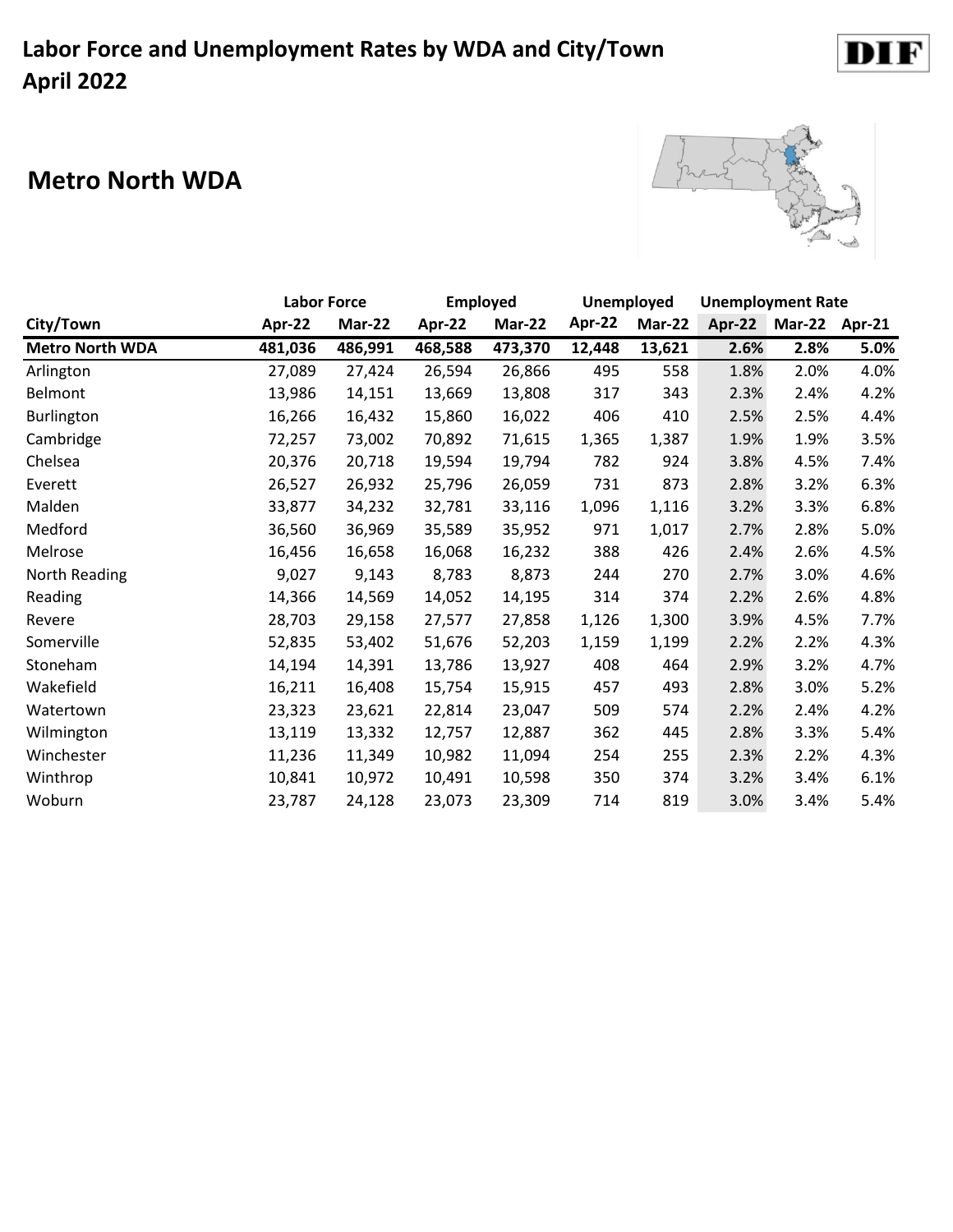# **Metro South/West WDA**



|                             | <b>Labor Force</b> |               | <b>Employed</b> |               | Unemployed |        | <b>Unemployment Rate</b> |                      |      |  |
|-----------------------------|--------------------|---------------|-----------------|---------------|------------|--------|--------------------------|----------------------|------|--|
| City/Town                   | Apr-22             | <b>Mar-22</b> | Apr-22          | <b>Mar-22</b> | Apr-22     | Mar-22 |                          | Apr-22 Mar-22 Apr-21 |      |  |
| <b>Metro South/West WDA</b> | 526,576            | 533,875       | 513,634         | 519,166       | 12,942     | 14,709 | 2.5%                     | 2.8%                 | 4.5% |  |
| Acton                       | 12,748             | 12,887        | 12,505          | 12,632        | 243        | 255    | 1.9%                     | 2.0%                 | 4.1% |  |
| Ashland                     | 10,609             | 10,753        | 10,341          | 10,472        | 268        | 281    | 2.5%                     | 2.6%                 | 4.4% |  |
| Bedford                     | 7,298              | 7,386         | 7,084           | 7,157         | 214        | 229    | 2.9%                     | 3.1%                 | 4.6% |  |
| Bellingham                  | 10,422             | 10,564        | 10,107          | 10,190        | 315        | 374    | 3.0%                     | 3.5%                 | 5.5% |  |
| Boxborough                  | 3,345              | 3,369         | 3,252           | 3,286         | 93         | 83     | 2.8%                     | 2.5%                 | 3.3% |  |
| <b>Brookline</b>            | 33,502             | 33,862        | 32,913          | 33,249        | 589        | 613    | 1.8%                     | 1.8%                 | 3.4% |  |
| Canton                      | 12,874             | 13,035        | 12,487          | 12,614        | 387        | 421    | 3.0%                     | 3.2%                 | 4.9% |  |
| Carlisle                    | 2,598              | 2,627         | 2,544           | 2,570         | 54         | 57     | 2.1%                     | 2.2%                 | 4.1% |  |
| Concord                     | 8,308              | 8,401         | 8,125           | 8,208         | 183        | 193    | 2.2%                     | 2.3%                 | 4.3% |  |
| Dedham                      | 13,720             | 13,878        | 13,318          | 13,454        | 402        | 424    | 2.9%                     | 3.1%                 | 5.4% |  |
| Dover                       | 2,883              | 2,901         | 2,811           | 2,840         | 72         | 61     | 2.5%                     | 2.1%                 | 4.5% |  |
| Foxborough                  | 10,645             | 10,832        | 10,357          | 10,462        | 288        | 370    | 2.7%                     | 3.4%                 | 5.0% |  |
| Framingham                  | 40,548             | 41,244        | 39,598          | 40,099        | 950        | 1,145  | 2.3%                     | 2.8%                 | 4.4% |  |
| Franklin                    | 19,177             | 19,464        | 18,660          | 18,850        | 517        | 614    | 2.7%                     | 3.2%                 | 4.9% |  |
| Holliston                   | 7,533              | 7,659         | 7,328           | 7,420         | 205        | 239    | 2.7%                     | 3.1%                 | 4.7% |  |
| Hopkinton                   | 9,073              | 9,204         | 8,854           | 8,966         | 219        | 238    | 2.4%                     | 2.6%                 | 4.5% |  |
| Hudson                      | 10,367             | 10,563        | 10,053          | 10,180        | 314        | 383    | 3.0%                     | 3.6%                 | 5.4% |  |
| Lexington                   | 16,329             | 16,504        | 15,965          | 16,128        | 364        | 376    | 2.2%                     | 2.3%                 | 4.1% |  |
| Lincoln                     | 3,070              | 3,114         | 3,007           | 3,037         | 63         | 77     | 2.1%                     | 2.5%                 | 4.3% |  |
| Littleton                   | 5,823              | 5,902         | 5,699           | 5,758         | 124        | 144    | 2.1%                     | 2.4%                 | 3.9% |  |
| Marlborough                 | 22,791             | 23,300        | 22,132          | 22,412        | 659        | 888    | 2.9%                     | 3.8%                 | 5.4% |  |
| Maynard                     | 6,858              | 6,952         | 6,663           | 6,731         | 195        | 221    | 2.8%                     | 3.2%                 | 4.6% |  |
| Medfield                    | 6,961              | 7,046         | 6,798           | 6,867         | 163        | 179    | 2.3%                     | 2.5%                 | 4.4% |  |
| Medway                      | 7,639              | 7,738         | 7,413           | 7,489         | 226        | 249    | 3.0%                     | 3.2%                 | 5.6% |  |
| Millis                      | 4,610              | 4,712         | 4,469           | 4,515         | 141        | 197    | 3.1%                     | 4.2%                 | 5.5% |  |
| Natick                      | 19,819             | 20,091        | 19,398          | 19,643        | 421        | 448    | 2.1%                     | 2.2%                 | 4.3% |  |
| Needham                     | 16,505             | 16,693        | 16,132          | 16,296        | 373        | 397    | 2.3%                     | 2.4%                 | 3.6% |  |
| Newton                      | 47,580             | 48,142        | 46,585          | 47,061        | 995        | 1,081  | 2.1%                     | 2.2%                 | 3.8% |  |
| Norfolk                     | 5,334              | 5,421         | 5,189           | 5,242         | 145        | 179    | 2.7%                     | 3.3%                 | 4.0% |  |
| Norwood                     | 16,819             | 17,050        | 16,289          | 16,455        | 530        | 595    | 3.2%                     | 3.5%                 | 5.5% |  |
| Plainville                  | 5,794              | 5,874         | 5,618           | 5,665         | 176        | 209    | 3.0%                     | 3.6%                 | 5.1% |  |
| Sharon                      | 10,490             | 10,621        | 10,262          | 10,367        | 228        | 254    | 2.2%                     | 2.4%                 | 4.1% |  |
| Sherborn                    | 2,330              | 2,357         | 2,295           | 2,318         | 35         | 39     | 1.5%                     | 1.7%                 | 3.6% |  |
| Southborough                | 5,352              | 5,435         | 5,240           | 5,306         | 112        | 129    | 2.1%                     | 2.4%                 | 3.9% |  |
| Stow                        | 3,961              | 4,005         | 3,868           | 3,907         | 93         | 98     | 2.3%                     | 2.4%                 | 4.4% |  |
| Sudbury                     | 9,336              | 9,440         | 9,122           | 9,237         | 214        | 203    | 2.3%                     | 2.2%                 | 3.4% |  |
| Walpole                     | 14,187             | 14,370        | 13,786          | 13,927        | 401        | 443    | 2.8%                     | 3.1%                 | 5.1% |  |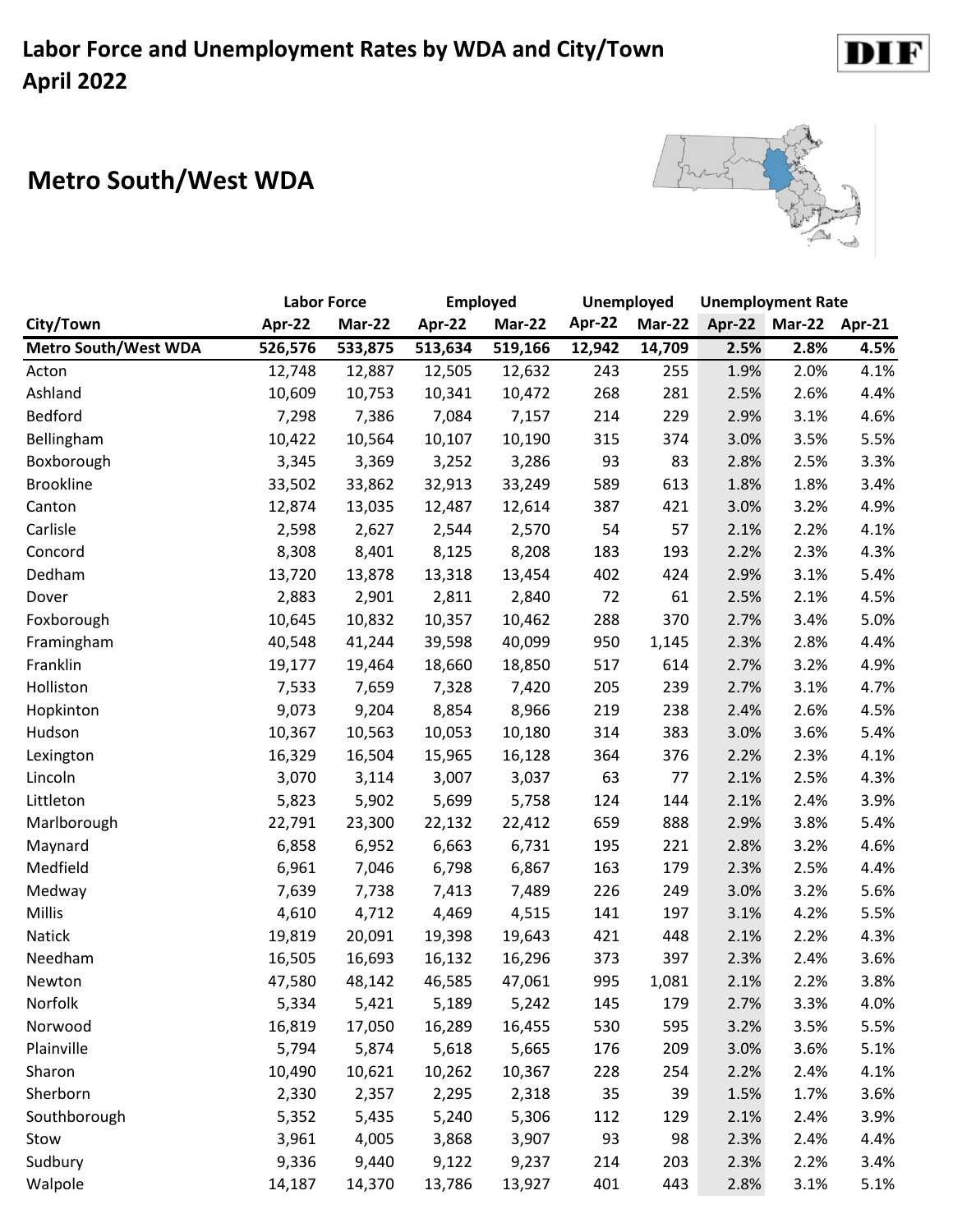# **Metro South/West WDA**



|           | <b>Labor Force</b> |        | <b>Employed</b> |        | <b>Unemployed</b> |        | <b>Unemployment Rate</b> |               |        |
|-----------|--------------------|--------|-----------------|--------|-------------------|--------|--------------------------|---------------|--------|
| City/Town | Apr-22             | Mar-22 | Apr-22          | Mar-22 | Apr-22            | Mar-22 |                          | Apr-22 Mar-22 | Apr-21 |
| Waltham   | 37,724             | 38,330 | 36,744          | 37,119 | 980               | 1,211  | 2.6%                     | 3.2%          | 5.1%   |
| Wayland   | 7,160              | 7,267  | 7,007           | 7,078  | 153               | 189    | 2.1%                     | 2.6%          | 4.0%   |
| Wellesley | 13,346             | 13,485 | 13,032          | 13,165 | 314               | 320    | 2.4%                     | 2.4%          | 4.0%   |
| Weston    | 5,509              | 5,570  | 5,395           | 5,450  | 114               | 120    | 2.1%                     | 2.2%          | 3.6%   |
| Westwood  | 8,492              | 8,593  | 8,301           | 8,386  | 191               | 207    | 2.2%                     | 2.4%          | 3.6%   |
| Wrentham  | 7,107              | 7,234  | 6,888           | 6,958  | 219               | 276    | 3.1%                     | 3.8%          | 5.0%   |

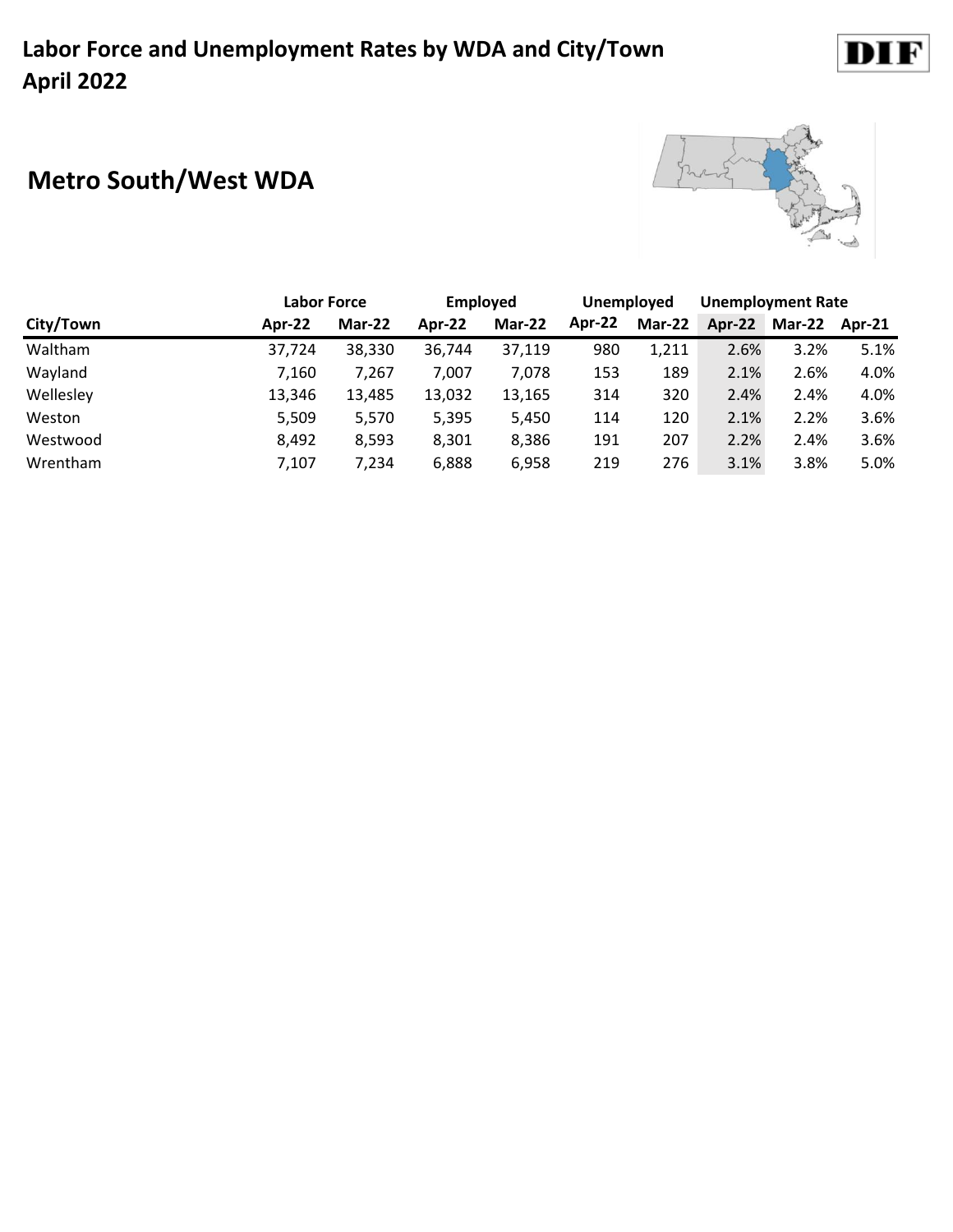#### **North Central WDA**



|                          | <b>Labor Force</b> |         | <b>Employed</b> |         | Unemployed |               | <b>Unemployment Rate</b> |                      |      |
|--------------------------|--------------------|---------|-----------------|---------|------------|---------------|--------------------------|----------------------|------|
| City/Town                | Apr-22             | Mar-22  | Apr-22          | Mar-22  | Apr-22     | <b>Mar-22</b> |                          | Apr-22 Mar-22 Apr-21 |      |
| <b>North Central WDA</b> | 137,036            | 139,560 | 132,180         | 133,795 | 4,856      | 5,765         | 3.5%                     | 4.1%                 | 6.1% |
| Ashburnham               | 3,658              | 3,737   | 3,572           | 3,613   | 86         | 124           | 2.4%                     | 3.3%                 | 5.1% |
| Ashby                    | 1,939              | 1,987   | 1,881           | 1,901   | 58         | 86            | 3.0%                     | 4.3%                 | 5.5% |
| Ayer                     | 4,384              | 4,455   | 4,239           | 4,283   | 145        | 172           | 3.3%                     | 3.9%                 | 5.9% |
| <b>Barre</b>             | 2,946              | 3,054   | 2,822           | 2,873   | 124        | 181           | 4.2%                     | 5.9%                 | 6.6% |
| <b>Berlin</b>            | 2,285              | 2,319   | 2,227           | 2,249   | 58         | 70            | 2.5%                     | 3.0%                 | 4.8% |
| Bolton                   | 3,149              | 3,191   | 3,072           | 3,103   | 77         | 88            | 2.4%                     | 2.8%                 | 4.4% |
| Clinton                  | 8,181              | 8,455   | 7,889           | 8,029   | 292        | 426           | 3.6%                     | 5.0%                 | 6.1% |
| Fitchburg                | 19,506             | 19,835  | 18,484          | 18,692  | 1,022      | 1,143         | 5.2%                     | 5.8%                 | 9.2% |
| Gardner                  | 9,690              | 9,848   | 9,291           | 9,396   | 399        | 452           | 4.1%                     | 4.6%                 | 7.4% |
| Groton                   | 6,212              | 6,277   | 6,080           | 6,144   | 132        | 133           | 2.1%                     | 2.1%                 | 3.9% |
| Harvard                  | 2,835              | 2,854   | 2,763           | 2,792   | 72         | 62            | 2.5%                     | 2.2%                 | 4.0% |
| Hubbardston              | 2,667              | 2,739   | 2,570           | 2,616   | 97         | 123           | 3.6%                     | 4.5%                 | 5.3% |
| Lancaster                | 3,795              | 3,878   | 3,703           | 3,769   | 92         | 109           | 2.4%                     | 2.8%                 | 4.1% |
| Leominster               | 22,327             | 22,668  | 21,388          | 21,629  | 939        | 1,039         | 4.2%                     | 4.6%                 | 6.8% |
| Lunenburg                | 6,735              | 6,848   | 6,516           | 6,590   | 219        | 258           | 3.3%                     | 3.8%                 | 5.1% |
| Pepperell                | 7,055              | 7,166   | 6,892           | 6,968   | 163        | 198           | 2.3%                     | 2.8%                 | 4.3% |
| Princeton                | 1,932              | 1,980   | 1,884           | 1,918   | 48         | 62            | 2.5%                     | 3.1%                 | 4.4% |
| Shirley                  | 3,015              | 3,076   | 2,923           | 2,954   | 92         | 122           | 3.1%                     | 4.0%                 | 4.5% |
| Sterling                 | 4,373              | 4,465   | 4,250           | 4,326   | 123        | 139           | 2.8%                     | 3.1%                 | 5.2% |
| Templeton                | 4,350              | 4,431   | 4,196           | 4,243   | 154        | 188           | 3.5%                     | 4.2%                 | 6.0% |
| Townsend                 | 5,630              | 5,732   | 5,462           | 5,518   | 168        | 214           | 3.0%                     | 3.7%                 | 5.2% |
| Westminster              | 4,766              | 4,852   | 4,639           | 4,691   | 127        | 161           | 2.7%                     | 3.3%                 | 5.1% |
| Winchendon               | 5,606              | 5,713   | 5,437           | 5,498   | 169        | 215           | 3.0%                     | 3.8%                 | 5.7% |

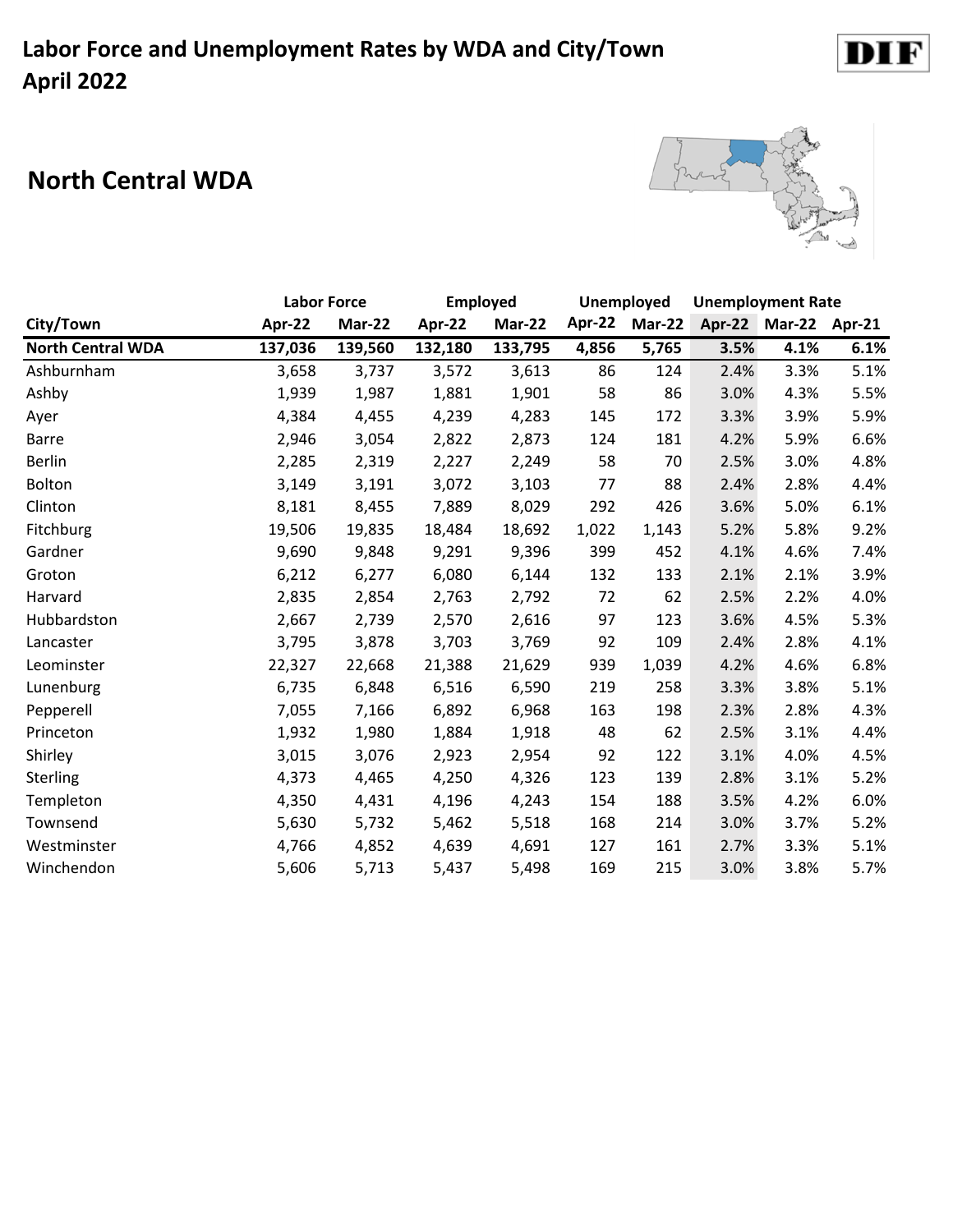### **North Shore WDA**



DI<sub>1</sub>

F

|                        | <b>Labor Force</b> |               | <b>Employed</b> |               | Unemployed |               | <b>Unemployment Rate</b> |               |        |
|------------------------|--------------------|---------------|-----------------|---------------|------------|---------------|--------------------------|---------------|--------|
| City/Town              | Apr-22             | <b>Mar-22</b> | Apr-22          | <b>Mar-22</b> | Apr-22     | <b>Mar-22</b> | Apr-22                   | <b>Mar-22</b> | Apr-21 |
| <b>North Shore WDA</b> | 231,146            | 235,590       | 223,110         | 226,314       | 8,036      | 9,276         | 3.5%                     | 3.9%          | 6.3%   |
| <b>Beverly</b>         | 22,982             | 23,475        | 22,352          | 22,718        | 630        | 757           | 2.7%                     | 3.2%          | 4.9%   |
| Danvers                | 15,154             | 15,452        | 14,678          | 14,918        | 476        | 534           | 3.1%                     | 3.5%          | 5.5%   |
| Essex                  | 2,308              | 2,354         | 2,257           | 2,280         | 51         | 74            | 2.2%                     | 3.1%          | 3.8%   |
| Gloucester             | 16,381             | 16,744        | 15,668          | 15,828        | 713        | 916           | 4.4%                     | 5.5%          | 7.7%   |
| Hamilton               | 4,354              | 4,392         | 4,237           | 4,280         | 117        | 112           | 2.7%                     | 2.6%          | 4.3%   |
| Ipswich                | 8,094              | 8,245         | 7,902           | 7,983         | 192        | 262           | 2.4%                     | 3.2%          | 4.7%   |
| Lynn                   | 47,160             | 48,217        | 44,981          | 45,655        | 2,179      | 2,562         | 4.6%                     | 5.3%          | 8.7%   |
| Lynnfield              | 7,402              | 7,490         | 7,231           | 7,305         | 171        | 185           | 2.3%                     | 2.5%          | 4.5%   |
| Manchester-by-the-Sea  | 2,818              | 2,861         | 2,751           | 2,779         | 67         | 82            | 2.4%                     | 2.9%          | 4.6%   |
| Marblehead             | 10,757             | 10,932        | 10,466          | 10,623        | 291        | 309           | 2.7%                     | 2.8%          | 5.4%   |
| Middleton              | 4,764              | 4,830         | 4,601           | 4,648         | 163        | 182           | 3.4%                     | 3.8%          | 5.5%   |
| Nahant                 | 1,976              | 1,996         | 1,902           | 1,930         | 74         | 66            | 3.7%                     | 3.3%          | 4.2%   |
| Peabody                | 28,718             | 29,265        | 27,707          | 28,160        | 1,011      | 1,105         | 3.5%                     | 3.8%          | 6.2%   |
| Rockport               | 3,731              | 3,789         | 3,574           | 3,610         | 157        | 179           | 4.2%                     | 4.7%          | 6.4%   |
| Salem                  | 23,663             | 24,143        | 22,914          | 23,289        | 749        | 854           | 3.2%                     | 3.5%          | 6.6%   |
| Saugus                 | 15,873             | 16,195        | 15,266          | 15,494        | 607        | 701           | 3.8%                     | 4.3%          | 6.8%   |
| Swampscott             | 8,672              | 8,793         | 8,426           | 8,553         | 246        | 240           | 2.8%                     | 2.7%          | 5.0%   |
| Topsfield              | 3,615              | 3,658         | 3,535           | 3,571         | 80         | 87            | 2.2%                     | 2.4%          | 4.5%   |
| Wenham                 | 2,724              | 2,759         | 2,662           | 2,690         | 62         | 69            | 2.3%                     | 2.5%          | 3.7%   |